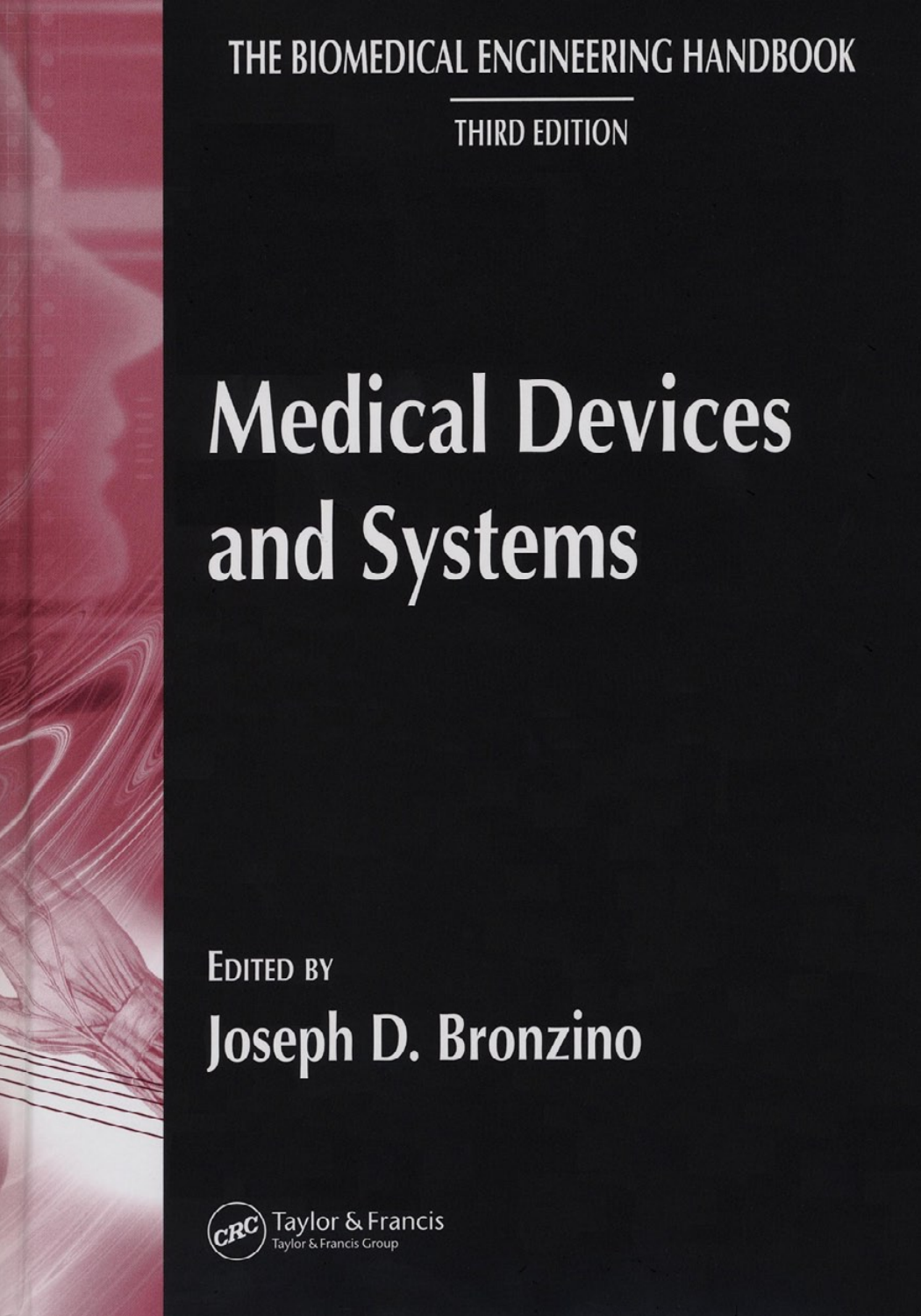# The Biomedical Engineering Handbook Third Edition

# *Medical Devices and Systems*

 The following is Chapter 25 of the 2006 edition of *The Biomedical Engineering Handbook, Third Edition, Medical Devices and Systems* published by CRC Press.

 Joseph D. Bronzino, editor of the handbook, comments that "Medical Devices and Systems is an authoritative reference text and is considered the "bible" of biomedical engineering. This latest volume presents new and updated material contributed by a team of world-renowned experts. The text reflects the most recent advances in both research and practice, and authoritatively covers sensor and imaging technologies, signal analysis, and medical instrumentation. This Third Edition presents an excellent summary of the status of knowledge and activities of biomedical engineers in the beginning of the  $21<sup>st</sup>$ century."

 The principle author of this chapter, Dr. William Amalu, is joined by three other worldrenowned experts in this field to present the state-of-the-art in infrared breast imaging. The following chapter contains a review of the literature along with a presentation of infrared physics, imaging system standards, a brief historical background, laboratory and patient imaging standards and protocols, and a look at the future of this lifesaving technology.

The following is a brief highlight of the chapter that follows:

- **In 1982, the FDA approved breast thermography as an adjunctive breast cancer screening procedure.**
- **Breast thermography has undergone extensive research since the late 1950's.**
- **Over 30 years of research comprising over 800 peer-reviewed studies on breast thermography exist in the index-medicus literature.**
- **In this database, well over 300,000 women have been included as study participants.**
- **The numbers of participants in many studies are very large -- 10K, 37K, 60K, 85K …**
- **Some of these studies have followed patients up to 12 years.**
- **Strict standardized interpretation protocols have been established for over 15 years.**
- **Breast thermography has an average sensitivity and specificity of 90%.**
- **An abnormal thermogram is 10 times more significant as a future risk indicator for breast cancer than a first order family history of the disease.**
- **A persistent abnormal thermogram caries with it a 22x higher risk of future breast cancer.**
- **An abnormal infrared image is the single most important marker of high risk for developing breast cancer.**
- **Breast thermography has the ability to detect the first signs that a cancer may be forming up to 10 years before any other procedure can detect it.**
- **Research has shown that breast thermography significantly augments the long-term survival rates of its recipients by as much as 61%.**
- **When used as part of a multimodal approach (clinical examination + mammography + thermography) 95% of early stage cancers will be detected.**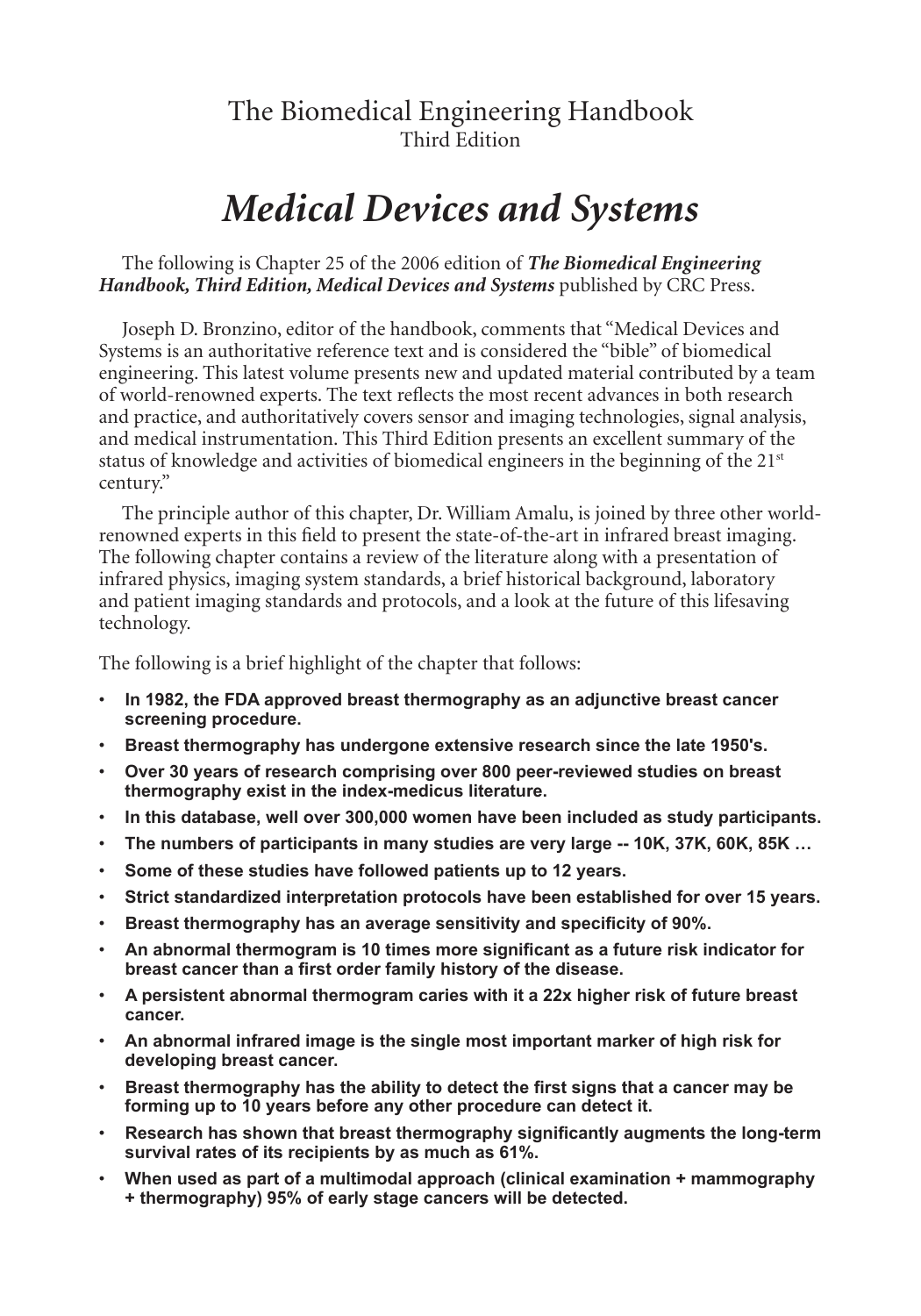# 25

# Infrared Imaging of the Breast — An Overview

William C. Amalu , DC *Pacific Chiropractic and Research Center and International Academy of Clinical Thermology*

William B. Hobbins , MD *Women's Breast Health Center*

Jonathan F. Head , PhD *Elliot-Hailey-Head Breast Cancer Research and Treatment Center and Tulane University*

Robert L. Elliot , MD, PhD*Elliot-Hailey-Head Breast Cancer Research and Treatment Center and American Academy of Thermology*

|      |                                                           | $25 - 1$ |
|------|-----------------------------------------------------------|----------|
| 25.1 |                                                           | $25 - 2$ |
| 25.2 | Fundamentals of Infrared Breast Imaging                   | $25 - 2$ |
|      | Physics • Equipment Considerations • Laboratory and       |          |
|      | Patient Preparation Protocols • Imaging • Special Tests • |          |
|      | Image Interpretation                                      |          |
| 25.3 | Correlation Between Pathology and Infrared Imaging        | $25 - 7$ |
| 25.4 | The Role of Infrared Imaging in the Detection of          |          |
|      |                                                           | $25 - 8$ |
| 25.5 | Infrared Imaging as a Risk Indicator  25-10               |          |
| 25.6 | Infrared Imaging as a Prognostic Indicator  25-11         |          |
| 25.7 | Breast Cancer Detection and Demonstration Project. 25-12  |          |
|      | Poor Study Design • Untrained Personnel and Protocol      |          |
|      | Violations                                                |          |
| 25.8 | Mammography and Infrared Imaging  25-14                   |          |
| 25.9 | Current Status of Breast Cancer Detection  25-15          |          |
|      | 25.10 Future Advancements in Infrared Imaging  25-16      |          |
|      |                                                           |          |
|      |                                                           |          |
|      |                                                           |          |

# **Prologue**

The use of infrared imaging in health care is not a recent phenomenon. Its utilization in breast cancer screening, however, is seeing renewed interest. This attention is fueled by research that clearly demonstrates the value of this procedure and the tremendous impact it has on the mortality of breast cancer.

Infrared imaging of the breast has undergone extensive research since the late 1950s. Over 800 papers can be found in the indexed medical literature. In this database, well over 300,000 women have been included as study participants. The number of participants in many studies are very large and range from 10,000 to 85,000 women. Some of these studies have followed patients up to 12 years in order to establish the technology's ability as a risk marker.

With strict standardized interpretation protocols having been established for over 15 years, infrared imaging of the breast has obtained an average sensitivity and specificity of 90%. As a future risk indicator for breast cancer, a persistent abnormal thermogram caries a 22 times higher risk and is 10 times more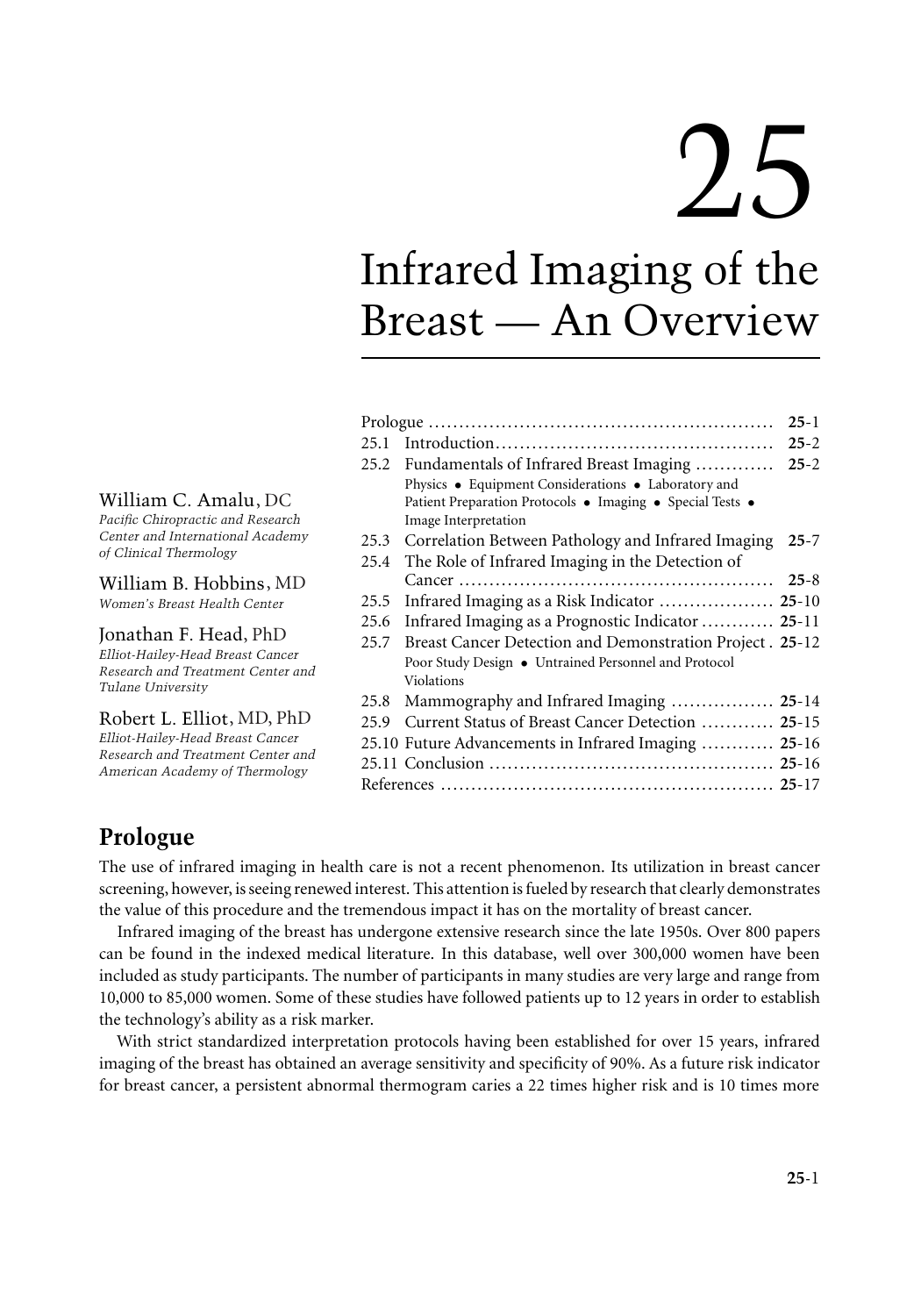significant than a first order family history of the disease. Studies clearly show that an abnormal infrared image is the single most important risk marker for the existence of or future development of breast cancer.

## **25.1 Introduction**

The first recorded use of thermobiological diagnostics can be found in the writings of Hippocrates around 480 b.c. [1]. A mud slurry spread over the patient was observed for areas that would dry first and was thought to indicate underlying organ pathology. Since this time, continued research and clinical observations proved that certain temperatures related to the human body were indeed indicative of normal and abnormal physiologic processes.

In the 1950s, military research into infrared monitoring systemsfor nighttime troop movements ushered in a new era in thermal diagnostics. Once declassified in the mid-1950s, infrared imaging technology was made available for medical purposes. The first diagnostic use of infrared imaging came in 1956 when Lawson discovered that the skin temperature over a cancer in the breast was higher than that of normal tissue [2–4]. He also showed that the venous blood draining the cancer is often warmer than its arterial supply.

The Department of Health Education and Welfare released a position paper in 1972 in which the director, Thomas Tiernery, wrote, "The medical consultants indicate that thermography, in its present state of development, is beyond the experimental state as a diagnostic procedure in the following 4 areas: (1) Pathology of the female breast. (2)… ." On January 29, 1982, the Food and Drug Administration published its approval and classification of thermography as an adjunctive diagnostic screening procedure for the detection of breast cancer. Since the late 1970s, numerous medical centers and independent clinics have used thermography for a variety of diagnostic purposes.

Since Lawson's groundbreaking research, infrared imaging has been used for over 40 years as an adjunctive screening procedure in the evaluation of the breast. In this time significant advances have been made in infrared detection systems and the application of sophisticated computerized image processing.

# **25.2 Fundamentals of Infrared Breast Imaging**

Clinical infrared imaging is a procedure that detects, records, and produces an image of a patient's skin surface temperatures and thermal patterns. The image produced resembles the likeness of the anatomic area under study. The procedure uses equipment that can provide both qualitative and quantitative representations of these temperature patterns.

Infrared imaging does not entail the use of ionizing radiation, venous access, or other invasive procedures; therefore, the examination poses no harm to the patient. Classified as a functional imaging technology, infrared imaging of the breast provides information on the normal and abnormal physiologic functioning of the sensory and sympathetic nervous systems, vascular system, and local inflammatory processes.

#### **25.2.1 Physics**

All objects with a temperature above absolute zero  $(-273 \text{ K})$  emit infrared radiation from their surface. The Stefan-Boltzmann Law defines the relation between radiated energy and temperature by stating that the total radiation emitted by an object is directly proportional to the object's area and emissivity and the fourth power of its absolute temperature. Since the emissivity of human skin is extremely high (within 1% of that of a black body), measurements of infrared radiation emitted by the skin can be converted directly into accurate temperature values. This makes infrared imaging an ideal procedure to evaluate surface temperatures of the body.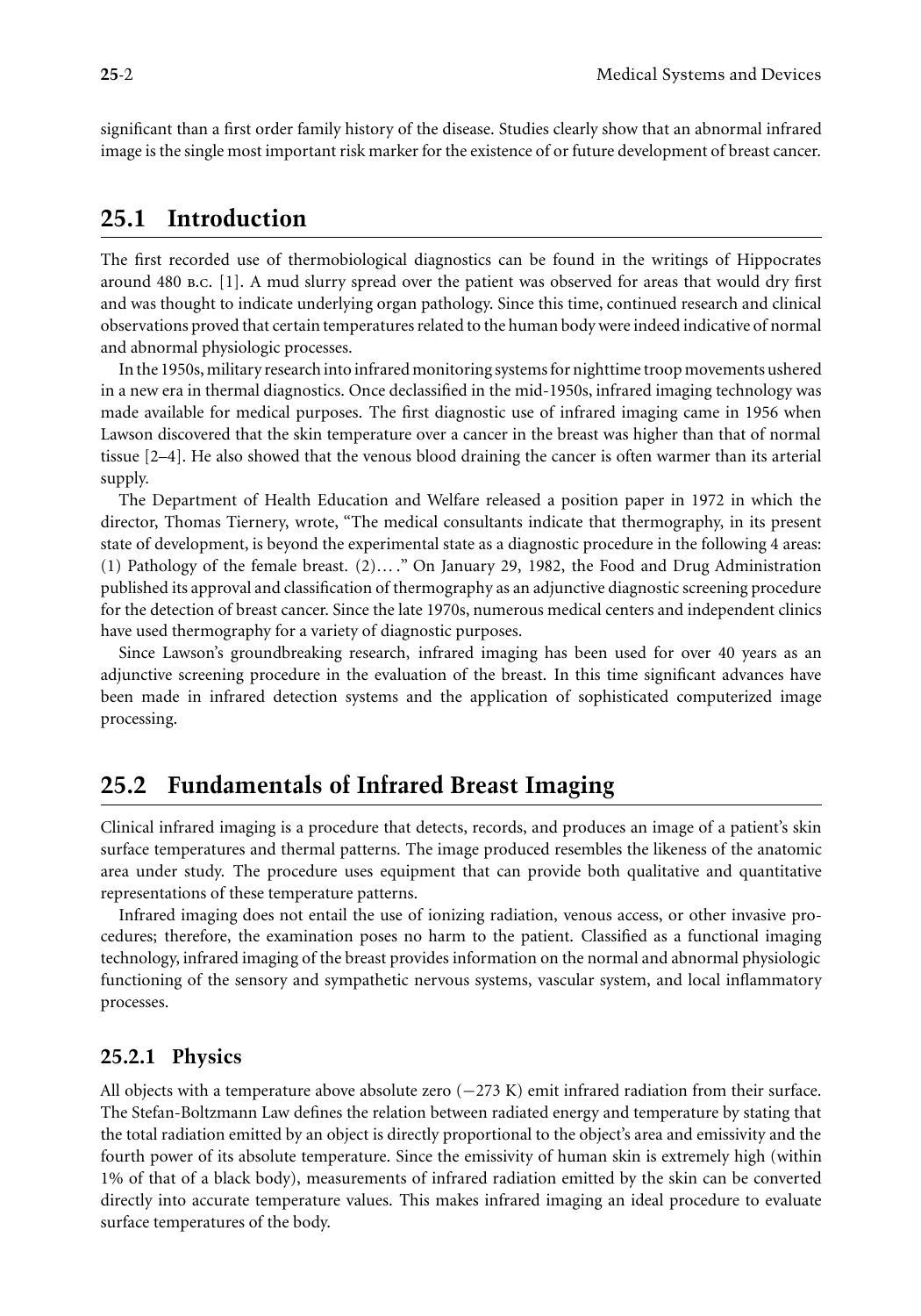#### **25.2.2 Equipment Considerations**

Infrared rays are found in the electromagnetic spectrum within the wavelengths of 0.75 *µ*m to 1 mm. Human skin emits infrared radiation mainly in the  $2-20 \mu m$  wavelength range, with an average peak at  $9-10 \mu m$  [5]. With the application of Plank's equation and Wein's Law, it is found that approximately 90% of emitted infrared radiation in humans is in the longer wavelengths  $(6-14 \mu m)$ .

There are many important technical aspects to consider when choosing an appropriate clinical infrared imaging system (The majority of which is outside the scope of this chapter). However, minimum equipment standards have been established from research studies, applied infrared physics, and human anatomic and physiologic parameters [6,7]. Absolute, spatial, and temperature resolution along with thermal stability and adequate computerized image processing are just a few of the critical specifications to take into account. However, the most fundamental consideration in the selection of clinical infrared imaging equipment is the wavelength sensitivity of the infrared detector. The decision on which area in the infrared spectrum to select a detector from depends on the object one wants to investigate and the environmental conditions in which the detection is taking place. Considering that the object in question is the human body, Plank's equation leads us to select a detector in the 6–14 *µ*m region. Assessment of skin temperature by infrared measurement in the  $3-5 \mu$ m region is less reliable due to the emissivity of human skin being farther from that of a blackbody in that region [8,9]. The environment under which the examination takes place is well controlled, but not free from possible sources of detection errors. Imaging room environmental artifacts such as reflectance can cause errors when shorter wavelength detectors (under  $7 \mu m$ ) are used [10]. Consequently, the optimum infrared detector to use in imaging the breast, and the body as a whole, would have a sensitivity in the longer wavelengths spanning the  $9-10 \mu m$  range  $[7-14]$ .

The problems encountered with first generation infrared camera systems, such as incorrect detector sensitivity (shorter wavelengths), thermal drift, calibration, analog interface, and so on, have been solved for almost two decades. Modern computerized infrared imaging systems have the ability to discern minute variations in thermal emissions while producing extremely high-resolution images that can undergo digital manipulation by sophisticated computerized analytical processing.

#### **25.2.3 Laboratory and Patient Preparation Protocols**

In order to produce diagnostic quality infrared images, certain laboratory and patient preparation protocols must be strictly adhered to. Infrared imaging must be performed in a controlled environment. The primary reason for this is the nature of human physiology. Changes from a different external (noncontrolled room) environment, clothing, and the like, produce thermal artifacts. In order to properly prepare the patient for imaging, the patient should be instructed to refrain from sun exposure, stimulation or treatment of the breasts, cosmetics, lotions, antiperspirants, deodorants, exercise, and bathing before the exam.

The imaging room must be temperature and humidity-controlled and maintained between 18 and 23<sup>°</sup>C, and kept to within 1<sup>°</sup>C of change during the examination. This temperature range insures that the patient is not placed in an environment in which their physiology is stressed into a state of shivering or perspiring. The room should also be free from drafts and infrared sources of heat (i.e., sunlight and incandescent lighting). In keeping with a physiologically neutral temperature environment, the floor should be carpeted or the patient must wear shoes in order to prevent increased physiologic stress.

Lastly, the patient must undergo 15 min of waist-up nude acclimation in order to reach a condition in which the body is at thermal equilibrium with the environment. At this point, further changes in the surface temperatures of the body occur very slowly and uniformly; thus, not affecting changes in homologous anatomic regions. Thermal artifacts from clothing or the outside environment are also removed at this time. The last 5 min of this acclimation period is usually spent with the patient placing their hands on top of their head in order to facilitate an improved anatomic presentation of the breasts for imaging. Depending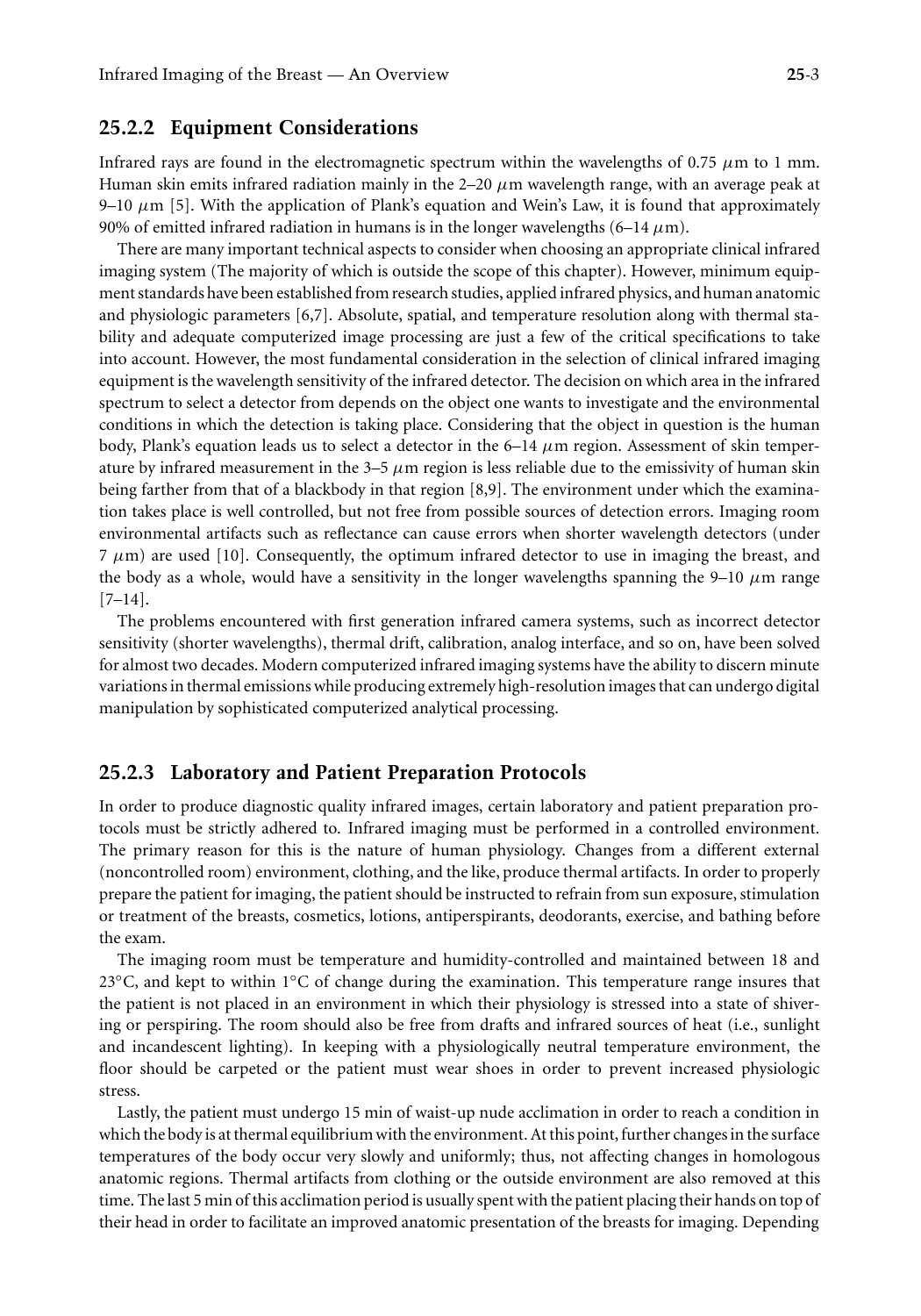

**FIGURE 25.1** Bilateral frontal.





on the patient's individual anatomy, certain positioning maneuvers may need to be implemented such that all of the pertinent surfaces of the breasts may be imaged. In summary, adherence to proper patient and laboratory protocols is absolutely necessary to produce a physiologically neutral image, free from artifact and ready for interpretation.

#### **25.2.4 Imaging**

The actual process of imaging is undertaken with the intent to adequately detect the infrared emissions from the pertinent surface areas of the breasts. As with mammography, a minimum series of images is needed in order to facilitate adequate coverage. The series includes the bilateral frontal breast along with the right and left oblique views (a right and left single breast close-up view may also be included). The bilateral frontal view acts as a scout image to give a baseline impression of both breasts. The oblique views (approximately 45◦ to the detector) expose the lateral and medial quadrants of the breasts for analysis. The optional close-up views maximize the use of the detector allowing for the highest thermal and spatial resolution image of each breast. This series of images takes into consideration the infrared analyses of curved surfaces and adequately provides for an accurate analysis of all the pertinent surface areas of the breasts (see Figure 25.1 to Figure 25.5).

Positioning of the patient prior to imaging facilitates acclimation of the surface areas and ease of imaging. Placing the patient in a seated or standing posture during the acclimation period is ideal to facilitate these needs. In the seated position, the patient places their arms on the arm rests away from the body to allow for proper acclimation. When positioning the patient in front of the camera, the use of a rotating chair or having the patient stand makes for uncomplicated positioning for the necessary views.

Because of differing anatomy from patient to patient, special views may be necessary to adequately detect the infrared emissions from the pertinent surface areas of the breasts. The most common problem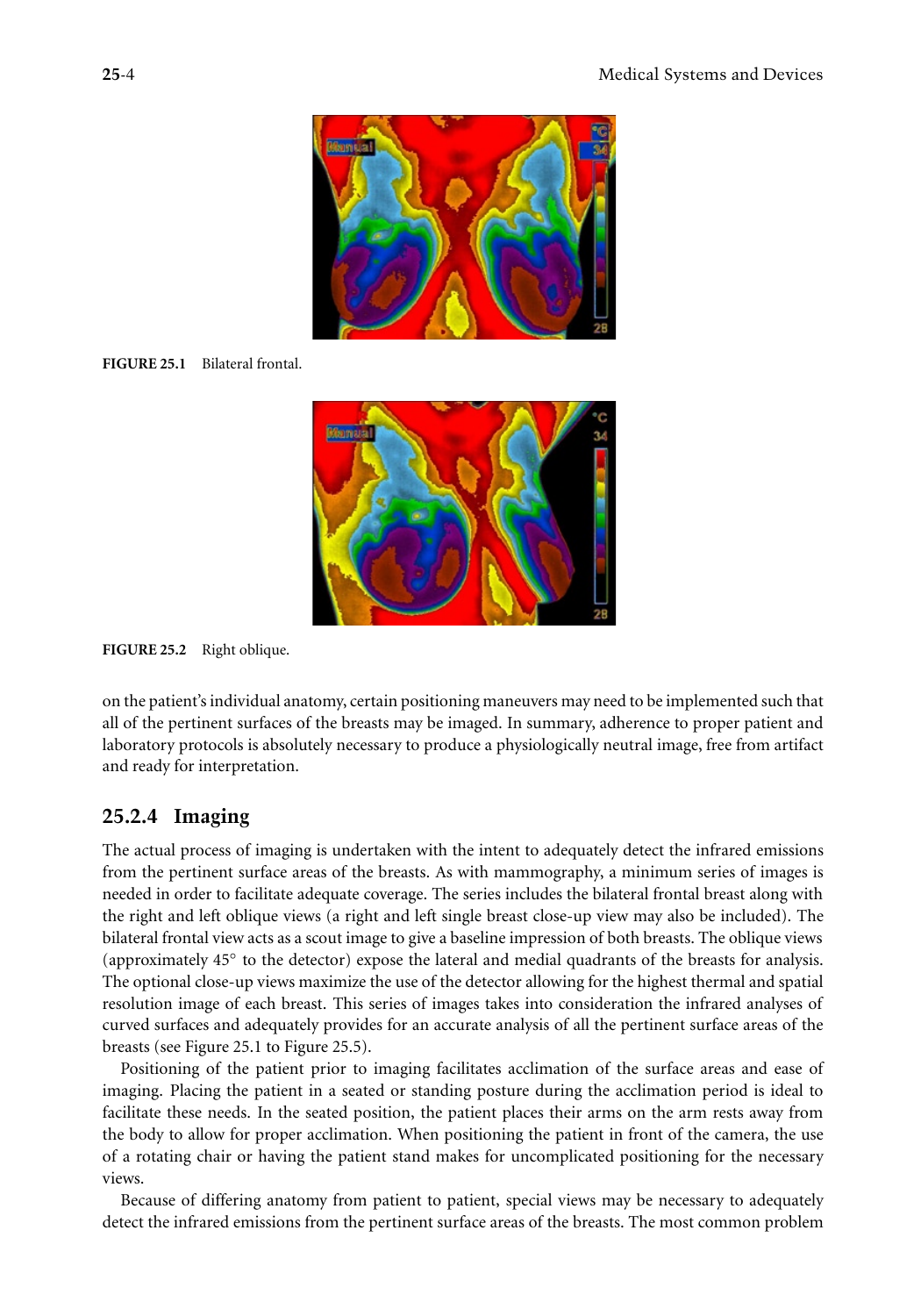

**FIGURE 25.3** Left oblique.



**FIGURE 25.4** Right close-up.



**FIGURE 25.5** Left close-up.

encountered is inadequate viewing of the inferior quadrants due to nipple ptosis. This is easily remedied by adding "lift views." Once the baseline images are taken, the patient is asked to "lift" each breast from the Tail of Spence exposing the inferior quadrants for detection. Additional images are then taken in this position in order to maintain the surface areas covered in the standard views.

# **25.2.5 Special Tests**

In the past, an optional set of views may have been added to the baseline images. Additional views would be taken after the patient placed their hands in ice cold water as a thermoregulatory cold challenge. It was hoped that this dynamic methodology would increase the sensitivity and specificity of the thermographic procedure.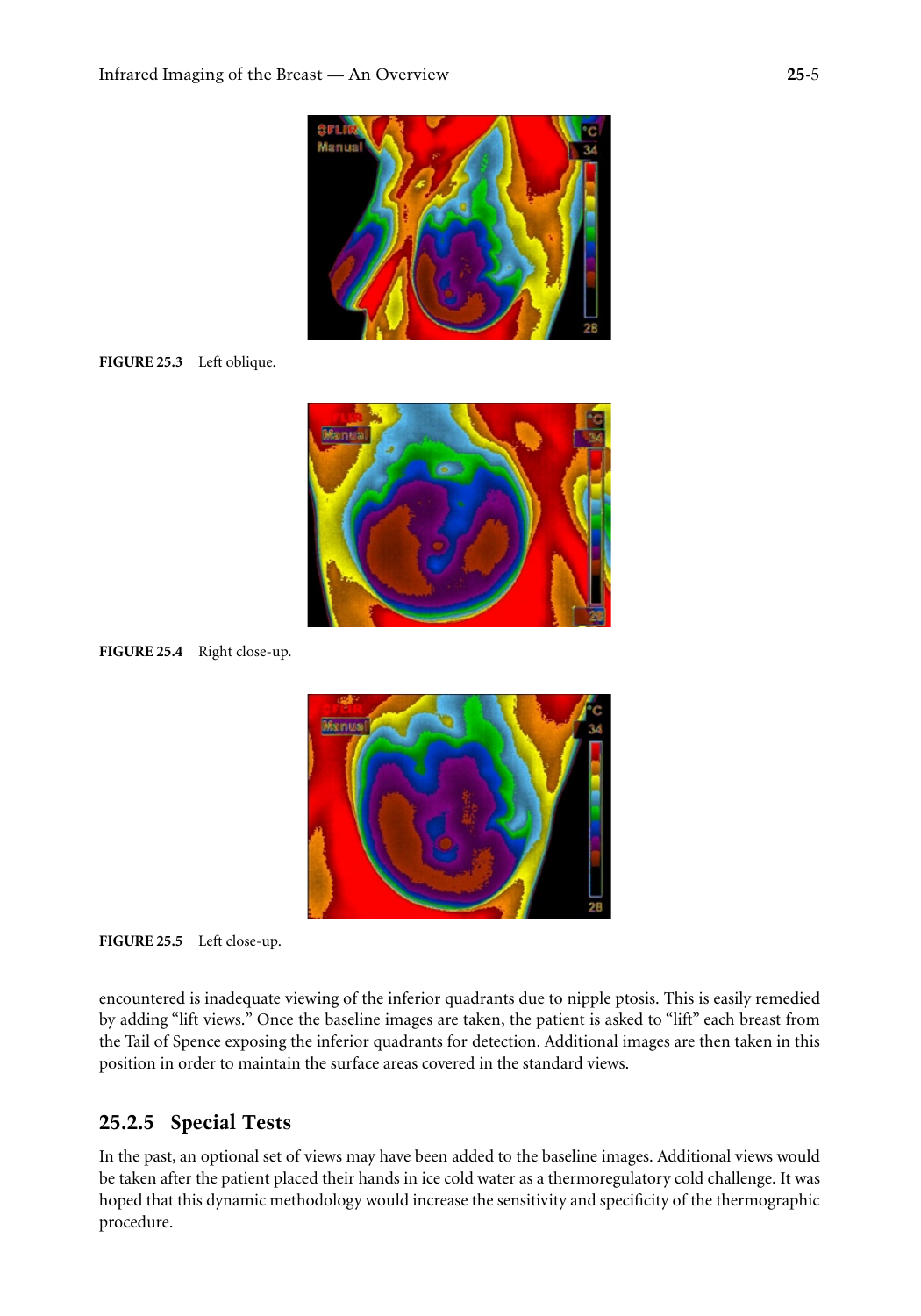In order to understand the hopes placed on this test, one needs to understand the underlying physiologic mechanisms of the procedure. The most common and accepted method of applied thermoregulatory challenge involves ice water immersion of the hands or feet (previous studies investigating the use of fans or alcohol spray noted concerns over the creation of thermal artifacts along with the methods causing a limited superficial effect). The mechanism is purely neurovascular and involves a primitive survival reflex initiated from peripheral neural receptors and conveyed to the central nervous system. To protect the body from hypothermia, the reflex invokes a sympathetically mediated blood vessel constriction in the periphery in an attempt to maintain the normal core temperature set point. This stress test is intended to increase the sensitivity of the thermogram by attempting to identify nonresponding blood vessels such as those involved in angiogenesis associated with neoplasm. Blood vessels produced by cancerous tumors are simple endothelial tubes devoid of a muscular layer and the neural regulation afforded to embryologic vessels. As such, these new vessels would fail to constrict in response to a sympathetic stimulus. In the normal breast, test results would produce an image of relative cooling with attenuation of vascular diameter. A breast harboring a malignancy would theoretically remain unchanged in temperature or demonstrate hyperthermia with vascular dilation. However, to date it has not been found that the stress test offers any advantage over the baseline images [15].

For well over a decade, leading experts and researchers in the field of infrared breast imaging have discontinued the use of the cold challenge. Yet, in a 2004 detailed review of the literature combined with an investigational study, Amalu [15] explored the validity of the cold challenge test. Results from 23 patients with histologically confirmed breast cancers along with 500 noncancer cases were presented demonstrating positive and negative responses to the challenge. From the combined literature review and study analysis it was found that the test did not alter the clinical decision-making process for following up suspicious thermograms, nor did it enhance the detection of occult cancers found in normal thermograms. In summary, it was found that there was no evidence to support the use of the cold challenge. The study noted insufficient evidence to warrant its use as a mandated test with all women undergoing infrared breast imaging. It also warned that it would be incorrect to consider a breast thermogram "substandard" if a cold challenge was not included. In conclusion, Amalu stated that "Until further studies are performed and ample evidence can be presented to the contrary, a review of the available data indicates that infrared imaging of the breast can be performed excluding the cold challenge without any known loss of sensitivity or specificity in the detection of breast cancers."

#### **25.2.6 Image Interpretation**

Early methods of interpretation of infrared breast images was based solely on qualitative (subjective) criteria. The images were read for variations in vascular patterning with no regard to temperature variations between the breasts (Tricore method) [16]. This lead to wide variations in the outcomes of studies preformed with inexperienced interpreters. Research throughout the 1970s proved that when both qualitative and quantitative data were incorporated in the interpretations, an increase in sensitivity and specificity was realized. In the early 1980s, a standardized method of thermovascular analysis was proposed. The interpretation was composed of 20 discrete vascular and temperature attributes in the breast [17,18]. This method of analysis was based on previous research and large scale studies comprising tens of thousands of patients. Using this methodology, thermograms would be graded into 1 of 5 TH (thermobiological) classifications. Based on the combined vascular patterning and temperatures across the two breasts, the images would be graded as TH1 (normal nonvascular), TH2 (normal vascular), TH3 (equivocal), TH4 (abnormal), or TH5 (severely abnormal) (see Figure 25.6 and Figure 25.7). The use of this standardized interpretation method significantly increased infrared imaging's sensitivity, specificity, positive and negative predictive value, and inter/intra-examiner interpretation reliability. Continued patient observations and research over the past two decades have caused changes in some of the thermovascular values; thus, keeping the interpretation system up-to-date. Variations in this methodology have also been adopted with great success. However, it is recognized that, as with any other imaging procedure, specialized training and experience produces the highest level of screening success.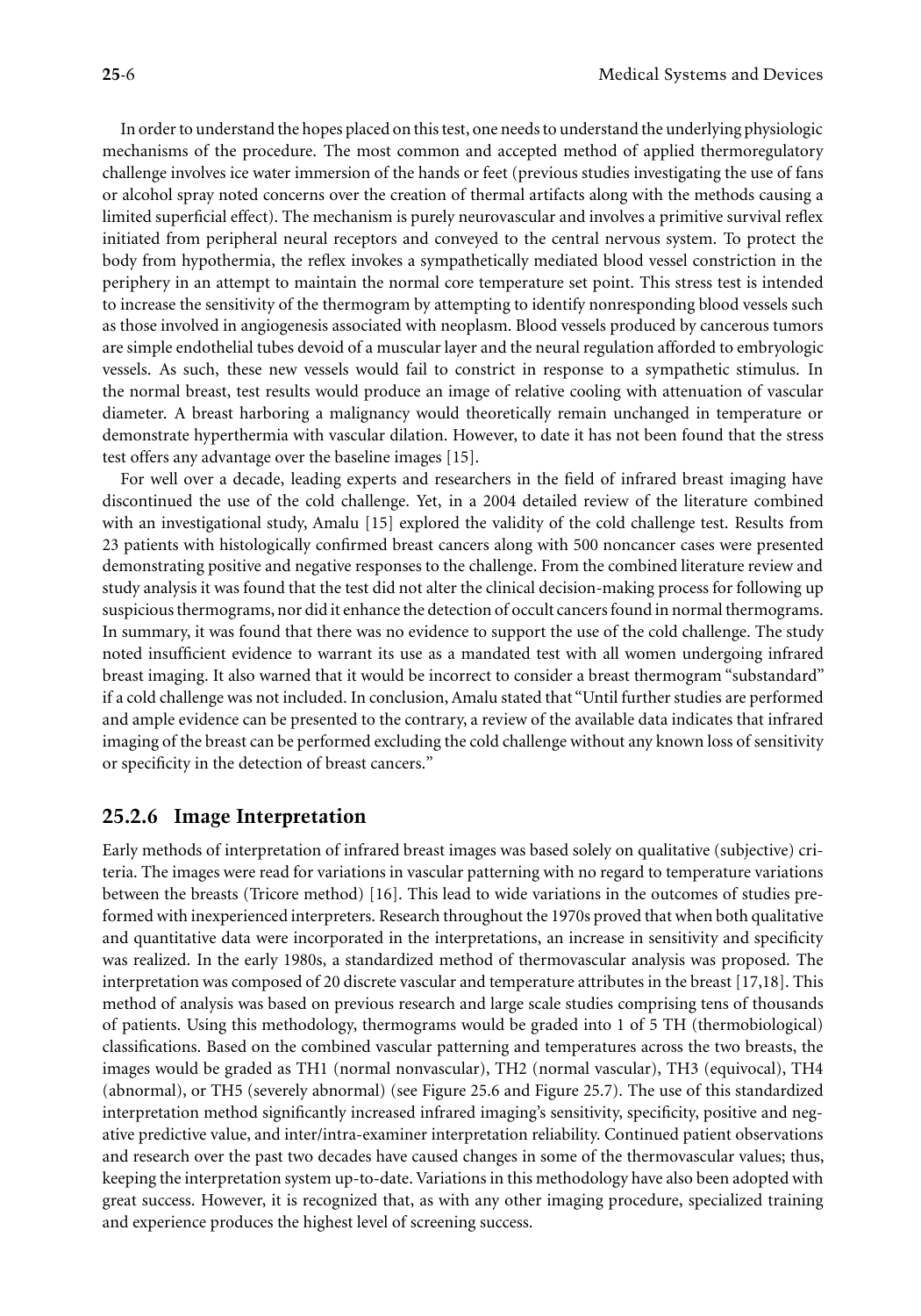

**FIGURE 25.6** TH1 (Normal non-vascular).



FIGURE 25.7 Right TH5 (Severely Abnormal).

# **25.3 Correlation Between Pathology and Infrared Imaging**

The empirical evidence that an underlying breast cancer alters regional skin surface temperatures was investigated early on. In 1963, Lawson and Chughtai, two McGill University surgeons, published an elegant intra-operative study demonstrating that the increase in regional skin surface temperature associated with breast cancer was related to venous convection [19]. This early quantitative experiment added credence to previous research suggesting that infrared findings were linked to increased vascularity.

Infrared imaging of the breast may also have critical prognostic significance since it may correlate with a variety of pathologic prognostic features such as tumor size, tumor grade, lymph node status, and markers of tumor growth [20]. Continued research is underway investigating the pathologic basis for these infrared findings. One possibility is increased blood flow due to vascular proliferation (assessed by quantifying the microvascular density [MVD]) as a result of tumor associated angiogenesis. Although in one study [21], the MVD did not correlate with abnormal infrared findings. However, the imaging method used in that study consisted of contact plate technology (liquid crystal thermography [LCT]), which is not capable of modern computerized analysis. Consequently, LCT does not possess the discrimination and digital processing necessary to begin to correlate histological and discrete vascular changes [22].

In 1993, Head and Elliott reported that improved images from second generation infrared systems allowed more objective and quantitative analysis [20], and indicated that growth-rate related prognostic indicators were strongly associated with the infrared image interpretation.

In a 1994 detailed review of the potential of infrared imaging [23], Anbar suggested using an elegant biochemical and immunological cascade, and that the previous empirical observation that small tumors were capable of producing notable infrared changes could be due to enhanced perfusion over a substantial area of the breast surface via regional tumor induced nitric oxide (NO) vasodilatation. NO is synthesized by nitric oxide synthase (NOS), found both as a constitutive form of NOS, especially in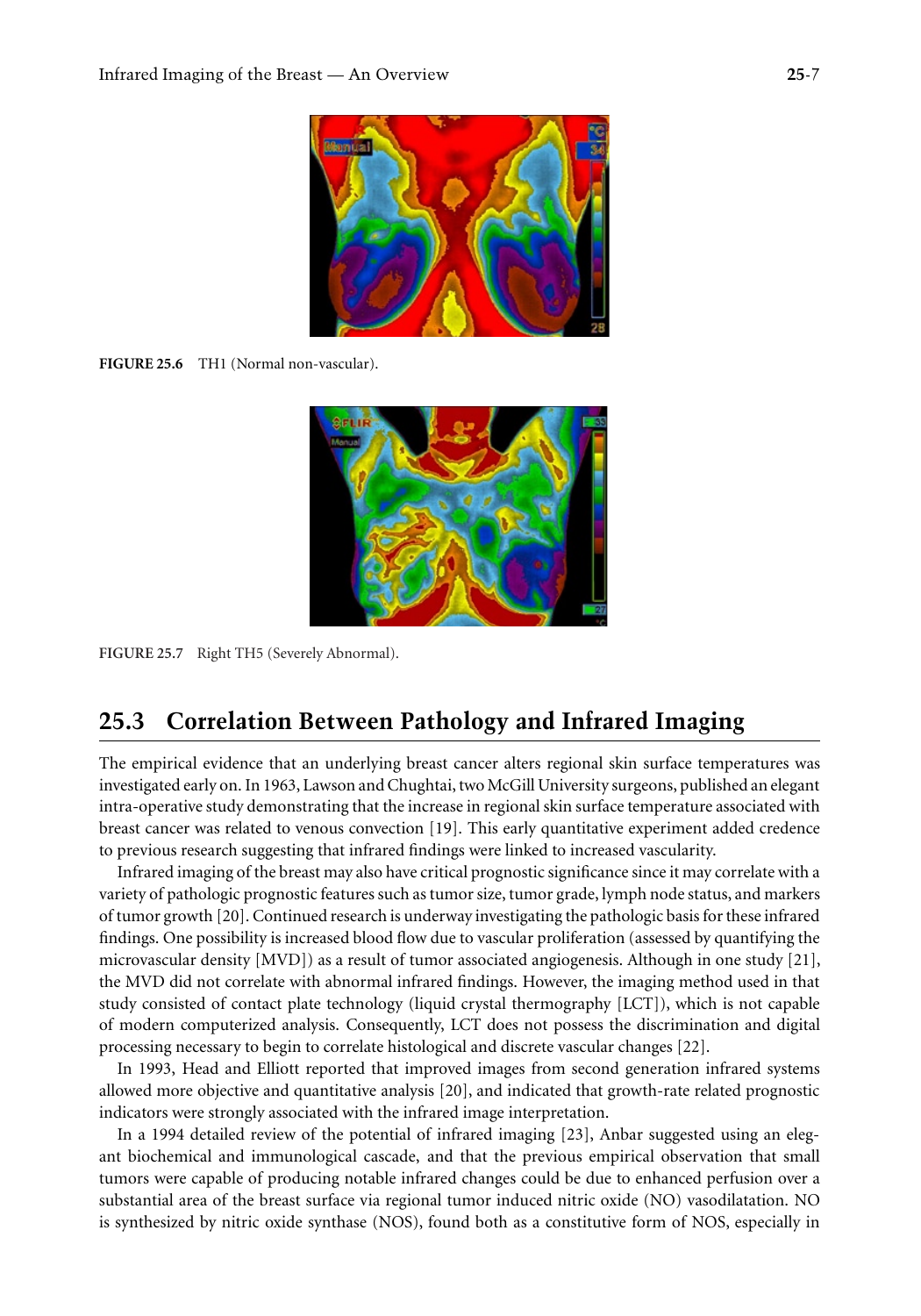endothelial cells, and as an inducible form of NOS, especially in macrophages [24]. NOS has been demonstrated in breast carcinoma [25] using tissue immunohistochemistry, and is associated with a high tumor grade.

Nitric oxide is a molecule with potent vasodilating properties. It is a simple highly reactive free radical that readily oxidizes to form nitrite or nitrate ions. It diffuses easily through both hydrophilic and hydrophobic media. Thus, once produced, NO diffuses throughout the surrounding tissues, inside and outside the vascular system, and induces a variety of biochemical changes depending on the specific receptors involved. NO exerts its influence by binding to receptor sites in the endothelium of arteries or arterioles. This causes inhibition of sympathetic vasoconstriction. The end result is NO induced vasodilatation, which in turn may produce an asymmetrical thermovascular infrared image.

The largest body of evidence surrounding the physiologic mechanism by which infrared imaging detects precancerous and malignant states of the breast lies in the recruitment of existing blood vessels and the formation of new ones (angiogenesis). The process of angiogenesis begins with the release of angiogenesis factors (AF) from precancerous or cancerous cells. In the early stages of tumor growth, the majority of neoplasms exhibit a lower cellular metabolic demand. As such, the release of AF causes the existing vessels to resist constriction in order to maintain a steady supply of nutrients to the growing mass. As the tumor increases in size the need for nutrients becomes greater. AF begins to exert its influence by opening the dormant vessels in the breast. Once this blood supply becomes too little to maintain the growth of the neoplasm, AF causes the formation of new blood vessels. These new vessels are simple endothelial tubes connecting the tumor to existing nearby arteries and arterioles. This augmented blood supply produces the increase in heat and vascular asymmetry seen in infrared images.

The concept of angiogenesis, as an integral part of early breast cancer, was emphasized in 1996 by Guido and Schnitt. Their observations suggested that it is an early event in the development of breast cancer and may occur before tumor cells acquire the ability to invade the surrounding stroma and even before there is morphologic evidence of an *in situ* carcinoma [26]. In 1996, in his highly reviewed textbook entitled Atlas of Mammography — New Early Signs in Breast Cancer, Gamagami studied angiogenesis by infrared imaging and reported that hypervascularity and hyperthermia could be shown in 86% of nonpalpable breast cancers. He also noted that in 15% of these cases infrared imaging helped to detect cancers that were not visible on mammography [27].

The greatest evidence supporting the underlying principle by which infrared imaging detects precancerous growths and cancerous tumors surrounds the well documented recruitment of existing vascularity and angiogenesis, which is necessary to maintain the increased metabolism of malignant cellular growth and multiplication. The biomedical engineering evidence of infrared imaging's value, both in model *in vitro* and clinically *in vivo* studies of various tissue growths, normal and neoplastic, has been established [28–34].

# **25.4 The Role of Infrared Imaging in the Detection of Cancer**

In order to determine the value of infrared imaging, two viewpoints must be considered: first, the sensitivity of thermograms taken preoperatively in patients with known breast carcinoma; and second, the incidence of normal and abnormal thermograms in asymptomatic populations (specificity) and the presence or absence of malignancy in each of these groups.

In 1965, Gershon-Cohen et al. [35], a radiologist and researcher from the Albert Einstein Medical Center, introduced infrared imaging to the United States [35]. Using a Barnes thermograph, he reported on 4000 cases with a sensitivity of 94% and a false-positive rate of 6%. This data was included in a review of the then current status of infrared imaging published in 1968 in CA — A Cancer Journal for Physicians [36].

In prospective studies, Hoffman first reported on thermography in a gynecologic practice. He detected 23 carcinomas in 1924 patients (a detection rate of 12.5 per 1000), with an 8.4% false-negative (91.6% sensitivity) and a 7.4% false-positive (92.6% specificity) rate [37].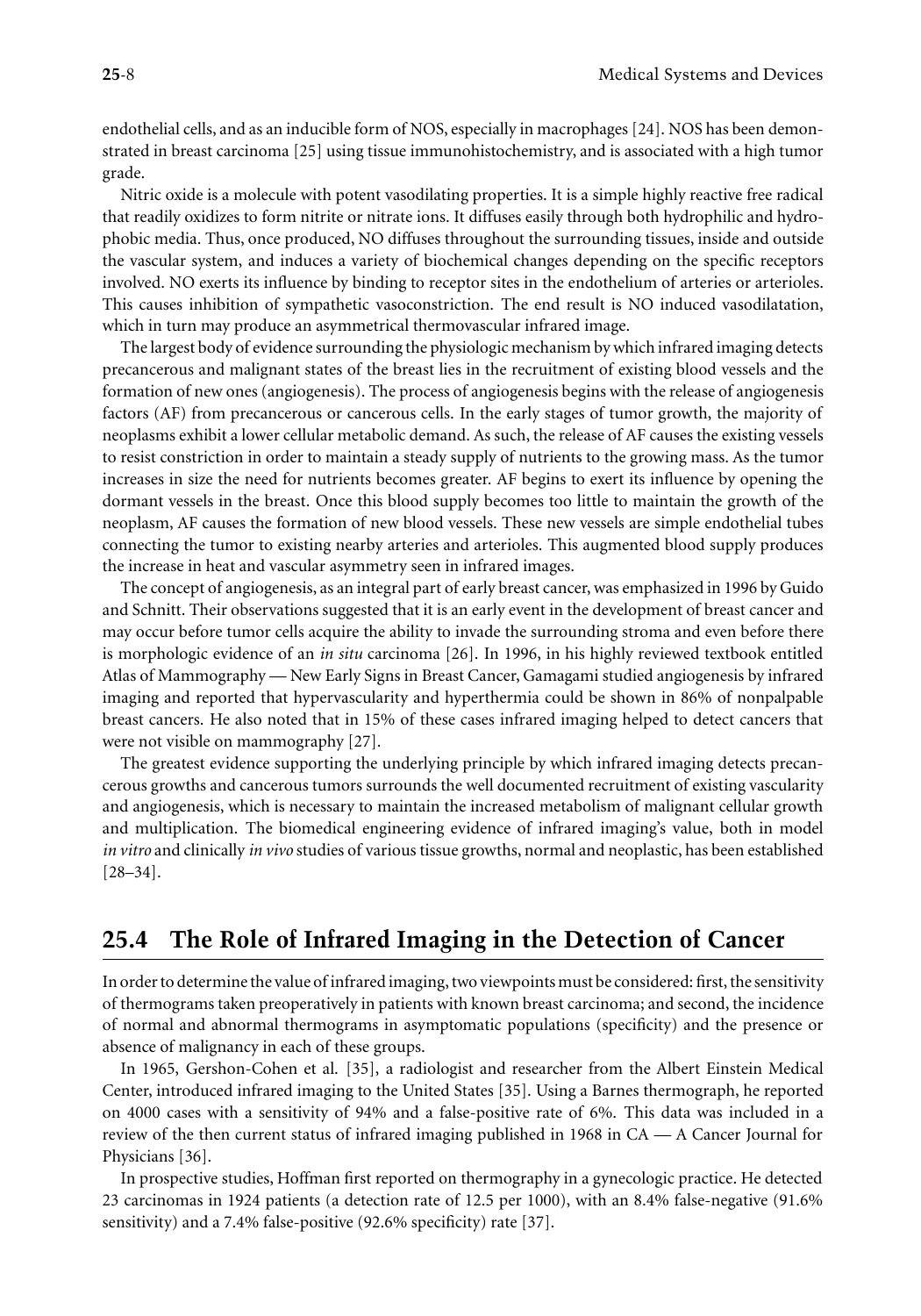Stark and Way [38] screened 4621 asymptomatic women, 35% of whom were under 35 years of age, and detected 24 cancers (detection rate of 7.6 per 1000), with a sensitivity and specificity of 98.3 and 93.5%, respectively.

In a study comprising 25,000 patients screened and 1,878 histologically proven breast cancers, Amalric and Spitalier reported on their results with infrared imaging. From this group a false-negative and falsepositive rate of 9% (91% sensitivity and specificity) was found [39].

In a mobile unit examination of ruralWisconsin, Hobbins screened 37,506 women using thermography. He reported the detection of 5.7 cancers per 1,000 women screened with a 12% false-negative and 14% false-positive rate. His findings also corroborated with others that thermography is the sole early initial signal in 10% of breast cancers [17,40].

Reporting his Radiology division's experience with 10,000 thermographic studies done concomitantly with mammography over a 3-year period, Isard reiterated a number of important concepts including the remarkable thermal and vascular stability of the infrared image from year to year in the otherwise healthy patient and the importance of recognizing any significant change [41]. In his experience, combining these modalities increased the sensitivity rate of detection by approximately 10%; thus, underlining the complementarity of these procedures since each one did not always suspect the same lesion. It was Isard's conclusion that, had there been a preliminary selection of his group of 4393 asymptomatic patients by infrared imaging, mammographic examination would have been restricted to the 1028 patients with abnormal infrared imaging, or 23% of this cohort. This would have resulted in a cancer detection rate of 24.1 per 1000 combined infrared and mammographic examinations as contrasted to the expected 7 per 1000 by mammographic screening alone. He concluded that since infrared imaging is an innocuous examination, it could be utilized to focus attention upon asymptomatic women who should be examined more intensely. Isard emphasized that, like mammography and other breast imaging techniques, infrared imaging does not diagnose cancer, but merely indicates the presence of an abnormality.

Spitalier and associates screened 61,000 women using thermography over a 10-year period. The falsenegative and positive rate was found to be 11% (89% sensitivity and specificity). Thermography also detected 91% of the nonpalpable cancers (T0 rating). The authors noted that of all the patients with cancer, thermography alone was the first alarm in 60% of the cases [42].

Two small-scale studies by Moskowitz (150 patients) [43] and Treatt (515 patients) [44] reported on the sensitivity and reliability of infrared imaging. Both used unknown experts to review the images of breast cancer patients. While Moskowitz excluded unreadable images, data from Threatt's study indicated that less than 30% of the images produced were considered good, the rest being substandard. Both of these studies produced poor results; however, this could be expected considering the lack of adherence to accepted imaging methods and protocols. The greatest error in these studies is found in the methods used to analyze the images. The type of image analysis consisted of the sole use of abnormal vascular pattern recognition. At the time these studies were performed, the accepted method of infrared image interpretation consisted of a combined vascular pattern and quantitative analysis of temperature variations across the breasts. Consequently, the data obtained from these studies is highly questionable. Their findings were also inconsistent with numerous previous large-scale multicenter trials. The authors suggested that for infrared imaging to be truly effective as a screening tool, there needed to be a more objective means of interpretation and proposed that this would be facilitated by computerized evaluation. This statement is interesting considering that recognized quantitative and qualitative reading protocols (including computer analysis) were being used at the time.

In a unique study comprising 39,802 women screened over a 3-year period, Haberman and associates used thermography and physical examination to determine if mammography was recommended. They reported an 85% sensitivity and 70% specificity for thermography. Haberman cautioned that the findings of thermographic specificity could not be extrapolated from this study as it was well documented that longterm observation (8 to 10 years or more) is necessary to determine a true false-positive rate. The authors noted that 30% of the cancers found would not have been detected if it were not for thermography [45].

Gros and Gautherie reported on a large scale study comprising 85,000 patients screened. Culmination of the data resulted in a 90% sensitivity and 88% specificity for thermography [46–49].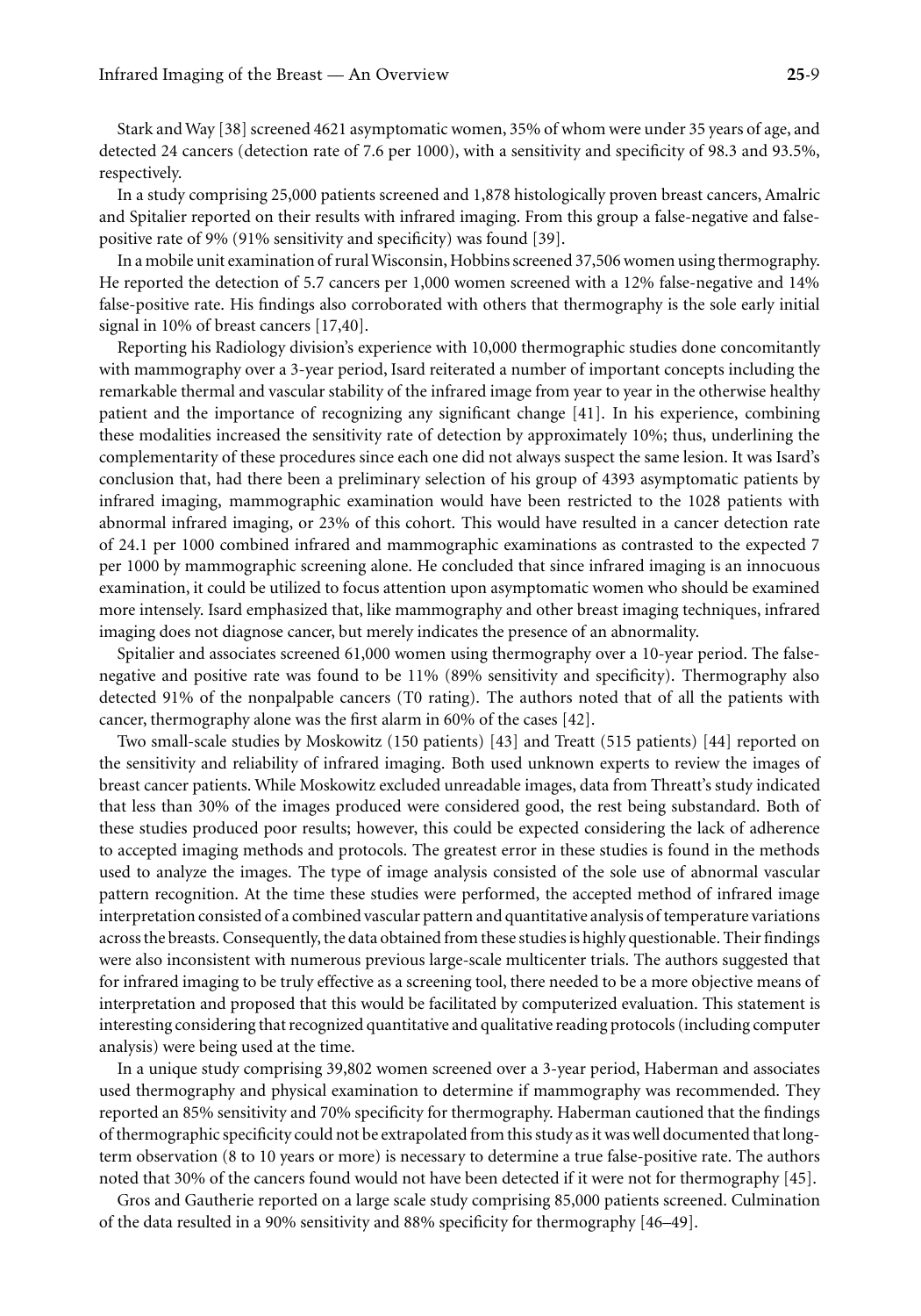In a large-scale multicenter review of nearly 70,000 women screened, Jones reported a false-negative and false-positive rate of 13% (87% sensitivity) and 15% (85% sensitivity) respectively for thermography [50].

In a study performed in 1986, Usuki reported on the relation of thermographic findings in breast cancer diagnosis. He noted an 88% sensitivity for thermography in the detection of breast cancers [51].

Parisky and associates published a study from a multicenter 4-year clinical trial using infrared imaging to evaluate mammographically suspicious lesions. Data from a blinded subject set was obtained in 769 women with 875 biopsied lesions resulting in 187 malignant and 688 benign findings. The index of suspicion resulted in a 97% sensitivity in the detection of breast cancers [52].

In a study comparing clinical examination, mammography, and thermography in the diagnosis of breast cancer, three groups of patients were used: 4,716 patients with confirmed carcinoma, 3,305 patients with histologically diagnosed benign breast disease, and 8,757 general patients (16,778 total participants). This paper also compared clinical examination and mammography to other well-known studies in the literature including the National Cancer Institute (NCI)-sponsored Breast Cancer Detection and Demonstration Projects. In this study, clinical examination had an average sensitivity of 75% in detecting all tumors and 50% in cancers less than 2 cm in size. This rate is exceptionally good when compared to many other studies at between 35 and 66% sensitivity. Mammography was found to have an average 80% sensitivity and 73% specificity. Thermography had an average sensitivity of 88% (85% in tumors less than 1 cm in size) and a specificity of 85%. An abnormal thermogram was found to have a 94% predictive value. From the findings in this study, the authors suggested that "none of the techniques available for screening for breast carcinoma and evaluating patients with breast related symptoms is sufficiently accurate to be used alone. For the best results, a multimodal approach should be used" [53].

In a series of 4,000 confirmed breast cancers, Thomassin and associates observed 130 subclinical carcinomas ranging in diameter of 3 to 5 mm. Both mammography and thermography were used alone and in combination. Of the 130 cancers, 10% were detected by mammography only, 50% by thermography alone, and 40% by both techniques. Thus, there was a thermal alarm in 90% of the patients and the only sign in 50% of the cases [54].

In a simple review of over 15 large-scale studies from 1967 to 1998, infrared imaging of the breast has showed an average sensitivity and specificity of 90%. With continued technological advances in infrared imaging in the past decade, some studies are showing even higher sensitivity and specificity values. However, until further large-scale studies are performed, these findings remain in question.

# **25.5 Infrared Imaging as a Risk Indicator**

As early as 1976, at the Third International Symposium on Detection and Prevention of Cancer held in New York, thermal imaging was established by consensus as the highest risk marker for the possibility of the presence of an undetected breast cancer. It had also been shown to predict such a subsequent occurrence [55–57]. The Wisconsin Breast Cancer Detection Foundation presented a summary of its findings in this area, which has remained undisputed [58]. This, combined with other reports, has confirmed that an abnormal infrared image is the highest risk indicator for the future development of breast cancer and is 10 times as significant as a first order family history of the disease [48].

In a study of 10,000 women screened, Gautherie found that, when applied to asymptomatic women, thermography was very useful in assessing the risk of cancer by dividing patients into low and high risk categories. This was based on an objective evaluation of each patient's thermograms using an improved reading protocol that incorporated 20 thermopathological factors [59].

A screening of 61,000 women using thermography was performed by Spitalier over a 10-year period. The authors concluded that "in patients having no clinical or radiographic suspicion of malignancy, a persistently abnormal breast thermogram represents the highest known risk factor for the future development of breast cancer" [42].

From a patient base of 58,000 women screened with thermography, Gros and associates followed 1527 patients with initially healthy breasts and abnormal thermograms for 12 years. Of this group, 44%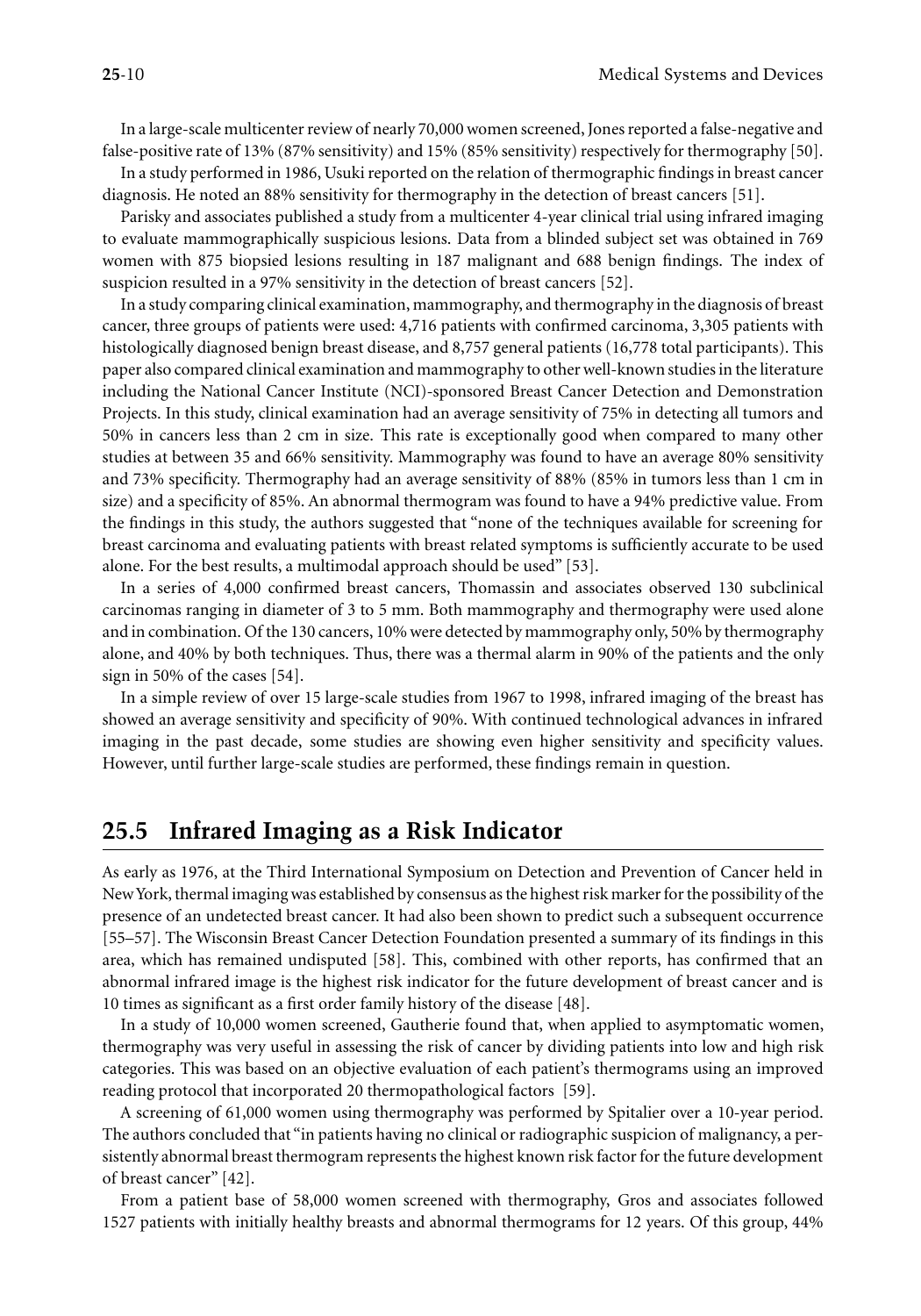developed malignancies within 5 years. The study concluded that "an abnormal thermogram is the single most important marker of high risk for the future development of breast cancer" [49].

Spitalier and associates followed 1416 patients with isolated abnormal breast thermograms. It was found that a persistently abnormal thermogram, as an isolated phenomenon, is associated with an actuarial breast cancer risk of 26% at 5 years. Within this study, 165 patients with nonpalpable cancers were observed. In 53% of these patients, thermography was the only test which was positive at the time of initial evaluation. It was concluded that (1) A persistently abnormal thermogram, even in the absence of any other sign of malignancy, is associated with a high risk of developing cancer, (2) This isolated abnormal also carries with it a high risk of developing interval cancer, and as such the patient should be examined more frequently than the customary 12 months, (3) Most patients diagnosed as having minimal breast cancer have abnormal thermograms as the first warning sign [60,61].

In a study by Gautherie and associates, the effectiveness of thermography in terms of survival benefit was discussed. The authors analyzed the survival rates of 106 patients in whom the diagnosis of breast cancer was established as a result of the follow-up of thermographic abnormalities found on the initial examination when the breasts were apparently healthy (negative physical and mammographic findings). The control group consisted of 372 breast cancer patients. The patients in both groups were subjected to identical treatment and followed for 5 years. A 61% increase in survival was noted in the patients who were followed-up due to initial thermographic abnormalities. The authors summarized the study by stating that "the findings clearly establish that the early identification of women at high risk of breast cancer based on the objective thermal assessment of breast health results in a dramatic survival benefit" [62,63].

Infrared imaging provides a reflection of functional tumor induced angiogenesis and metabolic activity rather than structurally based parameters (i.e., tumor size, architectural distortion, microcalcifications). Recent advances in cancer research have determined that the biological activity of a neoplasm is far more significant an indicator of aggressiveness than the size of the tumor. As a direct reflection of the biological activity in the breast, infrared imaging has been found to provide a significant biological risk marker for cancer.

# **25.6 Infrared Imaging as a Prognostic Indicator**

Studies exploring the biology of cancers have shown that the amount of thermovascular activity in the breast is directly proportional to the aggressiveness of the tumor. As such, infrared imaging provides the clinician with an invaluable tool in prognosis and treatment monitoring.

In a study of 209 breast cancers, Dilhuydy and associates found a positive correlation between the degree of infrared abnormalities and the existence of positive axillary lymph nodes. It was reported that the amount of thermovascular activity seen in the breast was directly related to the prognosis. The study concluded that infrared imaging provides a highly significant factor in prognosis and that it should be included in the pretherapeutic assessment of a breast cancer [64].

Amalric and Spitalier reported on 25,000 patients screened and 1,878 histologically proven breast cancers investigated with infrared imaging. The study noted that the amount of infrared activity in the breast was directly proportional to the survival of the patient. The "hot" cancers showed a significantly poorer prognosis with a 24% survival rate at 3 years. A much better prognosis with an 80% survival rate at 3 years was seen in the more biologically inactive or "cooler" cancers. The study also noted a positive association between the amount of thermal activity in the breast and the presence of positive axillary nodes [65].

Reporting on a study of breast cancer doubling times and infrared imaging, Fournier noted significant changes in the thermovascular appearance of the images. The shorter the tumor doubling time, the more thermographic pathological signs were evident. It was concluded that infrared imaging served as a warning signal for the faster-growing breast cancers [66].

A retrospective analysis of 100 normal patients, 100 living cancer patients, and 126 deceased cancer patients was published by Head. Infrared imaging was found to be abnormal in 28% of the normal patients, compared to 65% of the living cancer patients and 88% of the deceased cancer patients. Known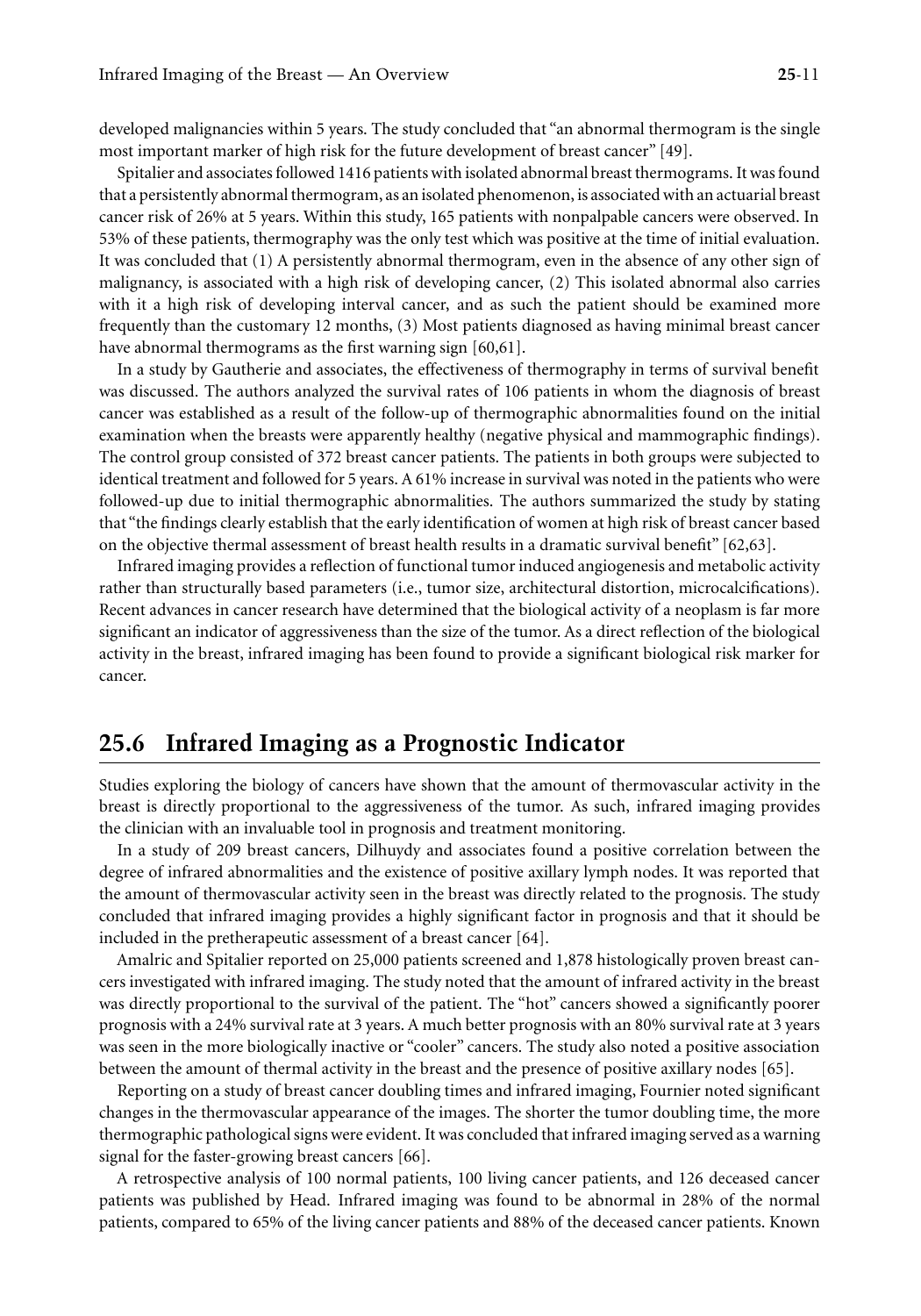prognostic indicators related to tumor growth rate were compared to the results of the infrared images. The concentration of tumor ferritin, the proportion of cells in DNA synthesis and proliferating, and the expression of the proliferation-associated tumor antigen Ki-67 were all found to be associated with an abnormal infrared image. It was concluded that "The strong relationships of thermographic results with these three growth rate-related prognostic indicators suggest that breast cancer patients with abnormal thermograms have faster-growing tumors that are more likely to have metastasized and to recur with a shorter disease-free interval" [20].

In a paper by Gros and Gautherie, the use of infrared imaging in the prognosis of treated breast cancers was investigated. The authors considered infrared imaging to be absolutely necessary for assessing pretherapeutic prognosis or carrying out the follow-up of breast cancers treated by exclusive radiotherapy. They noted that before treatment, infrared imaging yields evidence of the cancer growth rate (aggressiveness) and contributes to the therapeutic choice. It also indicates the success of radiosterilization or the suspicion of a possible recurrence or radio-resistance. The authors also noted a weaker 5-year survival with infrared images that showed an increase in thermal signals [67].

In a recent study by Keyserlingk, 20 women with core biopsy-proven locally advanced breast cancer underwent infrared imaging before and after chemohormonotherapy. All 20 patients were found to have abnormal thermovascular signs prior to treatment. Upon completion of the final round of chemotherapy, each patient underwent curative-intent surgery. Prior to surgery, all 20 patients showed improvement in their initial infrared scores. The amount of improvement in the infrared images was found to be directly related to the decrease in tumor size. A complete normalization of prechemotherapy infrared scores was seen in five patients. In these same patients there was no histological evidence of cancer remaining in the breast. In summary, the authors stated that "Further research will determine whether lingering infrared detected angiogenesis following treatment reflects tumor aggressiveness and ultimately prognosis, as well as early tumor resistance, thus providing an additional early signal for the need of a therapeutic adjustment" [68].

# **25.7 Breast Cancer Detection and Demonstration Project**

The breast cancer detection and demonstration project (BCDDP) is the most frequently quoted reason for the decreased interest in infrared imaging. The BCDDP was a large-scale study performed from 1973 through 1979, which collected data from many centers around the United States. Three methods of breast cancer detection were studied: physical examination, mammography, and infrared imaging.

Just before the onset of the BCDDP, two important papers appeared in the literature. In 1972, Gerald D. Dodd of the University of Texas Department of Diagnostic Radiology presented an update on infrared imaging in breast cancer diagnosis at the 7th National Cancer Conference sponsored by the National Cancer Society and the National Cancer Institute [69]. In his presentation, he suggested that infrared imaging would be best employed as a screening agent for mammography. He proposed that in any general survey of the female population aged 40 and over, 15 to 20% of these subjects would have positive infrared imaging and would require mammograms. Of these, approximately 5% would be recommended for biopsy. He concluded that infrared imaging would serve to eliminate 80 to 85% of the potential mammograms. Dodd also reiterated that the procedure was not competitive with mammography and, reporting the Texas Medical School's experience with infrared imaging, noted that it was capable of detecting approximately 85% of all breast cancers. Dodd's ideas would later help to fuel the premise and attitudes incorporated into the BCDDP.

Three years later, J.D. Wallace presented to another Cancer Conference, sponsored by the American College of Radiology, the American Cancer Society, and the Cancer Control Program of the National Cancer Institute, an update on infrared imaging of the breast [70]. The author's analysis suggested that the incidence of breast cancer detection per 1000 patients screened could increase from 2.72 when using mammography to 19 when using infrared imaging. He then underlined that infrared imaging poses no radiation burden on the patient, requires no physical contact and, being an innocuous technique, could concentrate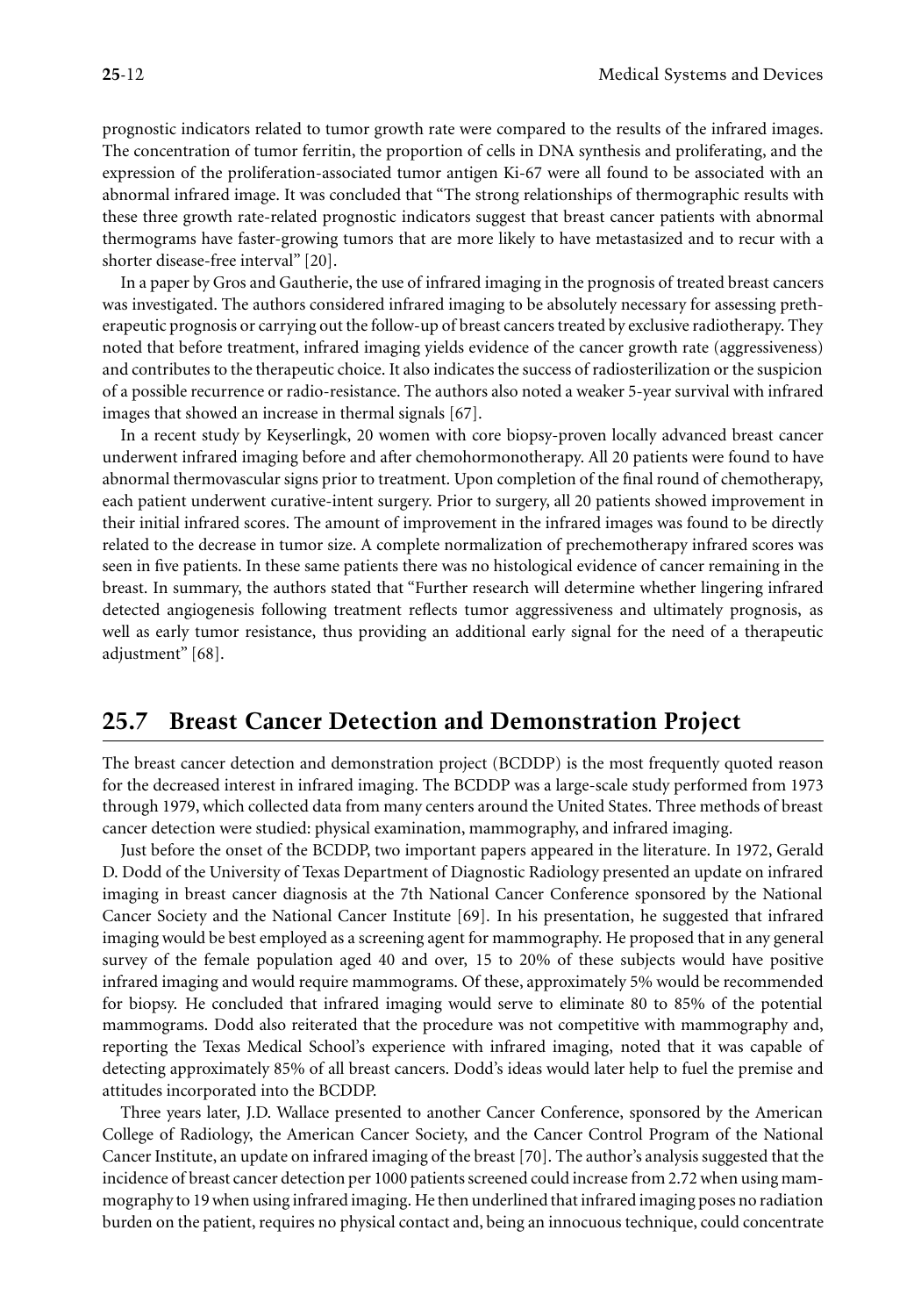the sought population by a significant factor selecting those patients who required further investigation. He concluded that,"the resulting infrared image contains only a small amount of information as compared to the mammogram, so that the reading of the infrared image is a substantially simpler task."

Unfortunately, this rather simplistic and cavalier attitude toward the generation and interpretation of infrared images was prevalent when it was hastily added and then prematurely dismissed from the BCDDP, which was just getting underway. Exaggerated expectations led to the ill-founded premise that infrared imaging might replace mammography rather than complement it. A detailed review of the Report of the Working Group of the BCDDP, published in 1979, is essential to understand the subsequent evolution of infrared imaging [71].

The work scope of this project was issued by the NCI on the 26th of March 1973 with six objectives, the second being to determine if a negative infrared image was sufficient to preclude the use of clinical examination and mammography in the detection of breast cancer. The Working Group, reporting on results of the first 4 years of this project, gave a short history regarding infrared imaging in breast cancer detection. They wrote that, as of the sixties, there was intense interest in determining the suitability of infrared imaging for large-scale applications, and mass screening was one possibility. The need for technological improvement was recognized and the authors stated that efforts had been made to refine the technique. One of the important objectives behind these efforts had been to achieve a sufficiently high sensitivity and specificity for infrared imaging in order to make it useful as a prescreening device in selecting patients for referral for mammographic examination. It was thought that, if successful, the incorporation of this technology would result in a relatively small proportion of women having mammography (a technique that had caused concern at that time because of the carcinogenic effects of radiation). The Working Group indicated that the sensitivity and specificity of infrared imaging readings, with clinical data emanating from interinstitutional studies, were close to the corresponding results for physical examination and mammography. They noted that these three modalities selected different subgroups of breast cancers, and for this reason further evaluation of infrared imaging as a screening device in a controlled clinical trial was recommended.

#### **25.7.1 Poor Study Design**

While the working group describes in detail the importance of quality control of mammography, the entire protocol for infrared imaging was summarized in one paragraph and simply indicated that infrared imaging was conducted by a BCDDP trained technician. The detailed extensive results from this report, consisting of over 50 tables, included only one that referred to infrared imaging showing that it had detected only 41% of the breast cancers during the first screening while the residual were either normal or unknown. There is no breakdown as far as these two latter groups were concerned. Since 28% of the first screening and 32% of the second screening were picked up by mammography alone, infrared imaging was dropped from any further evaluation and consideration. The report stated that it was impossible to determine whether abnormal infrared images could be predictive of interval cancers (cancers developing between screenings) since they did not collect this data.

By the same token, the Working Group was unable to conclude, with their limited experience, whether the findings were related to the then available technology of infrared imaging or with its application. They did, however, conclude that the decision to dismiss infrared imaging should not be taken as a determination of the future of this technique, rather that the procedure continued to be of interest because it does not entail the risk of radiation exposure. In the Working Group's final recommendation, they state that "infrared imaging does not appear to be suitable as a substitute for mammography for routine screening in the BCDDP." The report admitted that several individual programs of the BCDDP had results that were more favorable than what was reported for the BCDDP as a whole. They encouraged investment in the development and testing of infrared imaging under carefully controlled study conditions and suggested that high priority be given to these studies. They noted that a few suitable sites appeared to be available within the BCDDP participants and proposed that developmental studies should be solicited from sites with sufficient experience.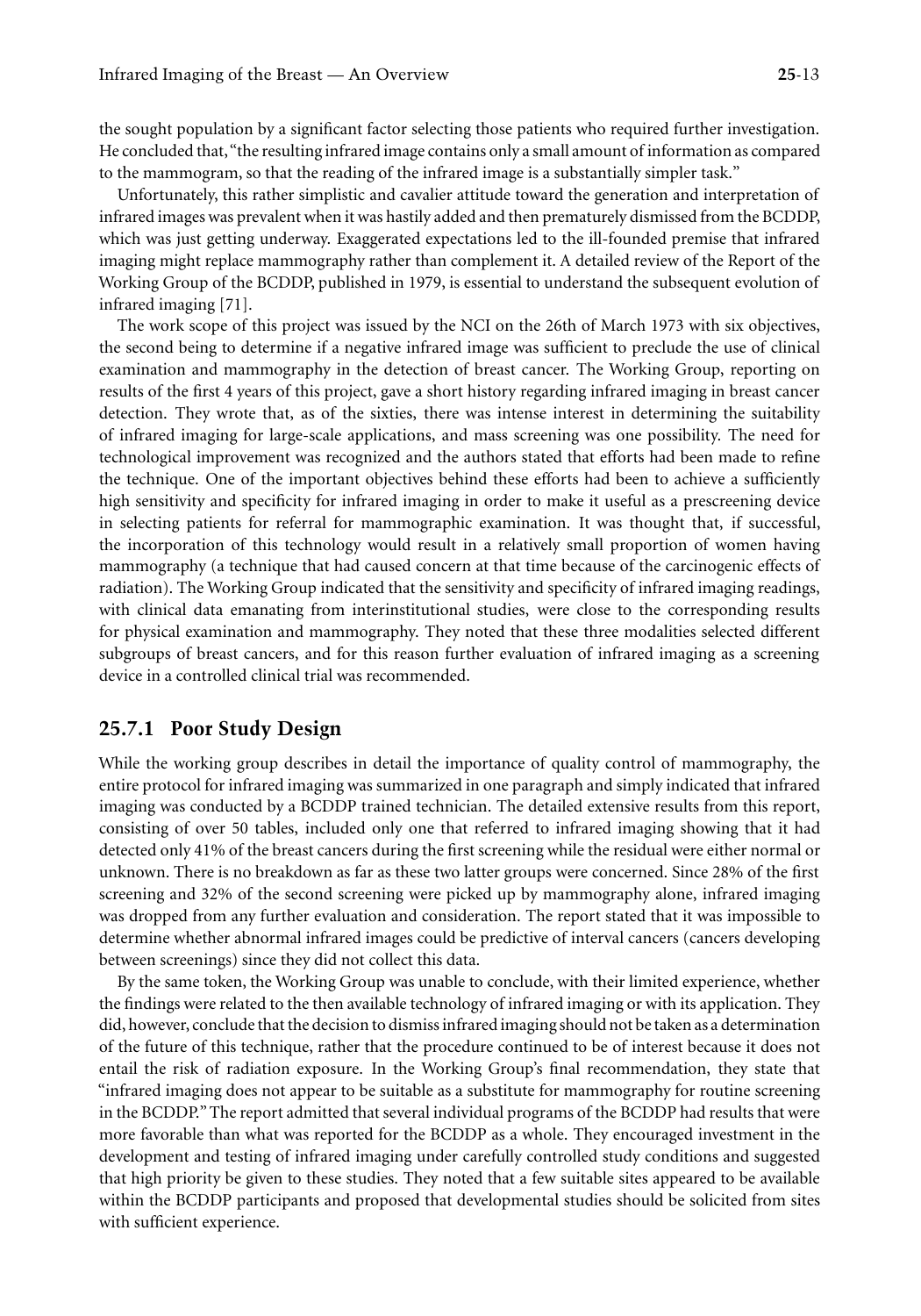#### **25.7.2 Untrained Personnel and Protocol Violations**

JoAnn Haberman, who was a participant in this project [72], provided further insight into the relatively simplistic regard assigned to infrared imaging during this program. The author reiterated that expertize in mammography was an absolute requirement for the awarding of a contract to establish a screening center. However, the situation was just the opposite with regard to infrared imaging — no experience was required at all. When the 27 demonstration project centers opened their doors, only 5 had any preexisting expertize in infrared imaging. Of the remaining screening centers, there was no experience at all in this technology. Finally, more than 18 months after the project had begun, the NCI established centers where radiologists and their technicians could obtain sufficient training in infrared imaging. Unfortunately, only 11 of the demonstration project directors considered this training of sufficient importance to send their technologists to learn proper infrared technique. The imaging sites also disregarded environmental controls. Many of the project sites were mobile imaging vans, which had poor heating and cooling capabilities and often kept their doors open in the front and rear to permit an easy flow of patients. This, combined with a lack of adherence to protocols and preimaging patient acclimation, lead to unreadable images.

In summary, with regard to infrared imaging, the BCDDP was plagued with problems and seriously flawed in five critical areas (1) The study was initiated with an incorrect premise that infrared imaging might replace mammography. A functional imaging procedure that detects metabolic thermovascular aberrations cannot replace a test that looks for specific areas of structural changes in the breast, (2) Completely untrained technicians were used to perform the scans, (3) The study used radiologists who had no experience or knowledge in reading infrared images, (4) Proper laboratory environmental controls were completely ignored. In fact, many of the research sites were mobile trailers with extreme variations in internal temperatures, (5) No standardized reading protocol had yet been established for infrared imaging. It was not until the early 1980s that established and standardized reading protocols were adopted. Considering these facts, the BCDDP could not have properly evaluated infrared imaging. Since the termination of the BCDDP, a considerable amount of published research has demonstrated the true value of this technology.

# **25.8 Mammography and Infrared Imaging**

From a scientific standpoint, mammography and infrared imaging are completely different screening tests. As a structural imaging procedure, mammography cannot be compared to afunctional imaging technology such as infrared imaging. While mammography attempts to detect architectural tissue shadows, infrared imaging observes for changes in the subtle metabolic milieu of the breast. Even though mammography and infrared imaging examine completely different aspects of the breast, research has been performed that allows for a statistical comparison of the two technologies. Since a review of the research on infrared imaging has been covered, data on the current state of mammography is presented.

In a study by Rosenberg, 183,134 screening mammograms were reviewed for changes in sensitivity due to age, breast density, ethnicity, and estrogen replacement therapy. Out of these screening mammograms 807 cancers were discovered at screening. The results showed that the sensitivity for mammography was 54% in women younger than 40, 77% in women aged 40–49, 78% in women aged 50–64, and 81% in women older than 64 years. Sensitivity was 68% in women with dense breasts and 74% in estrogen replacement therapy users [73].

Investigating the cumulative risk of a false-positive result in mammographic screening, Elmore and associates performed a 10-year retrospective study of 2400 women, 40 to 69 years of age. A total of 9762 mammograms were investigated. It was found that a woman had an estimated 49.1% cumulative risk of having a false-positive result after 10 mammograms. Even though no breast cancer was present, over one-third of the women screened were required to have additional evaluations [74].

In a review of the literature, Head investigated the sensitivity, specificity, positive predictive value, and negative predictive values for mammography and infrared imaging. The averaged reported performance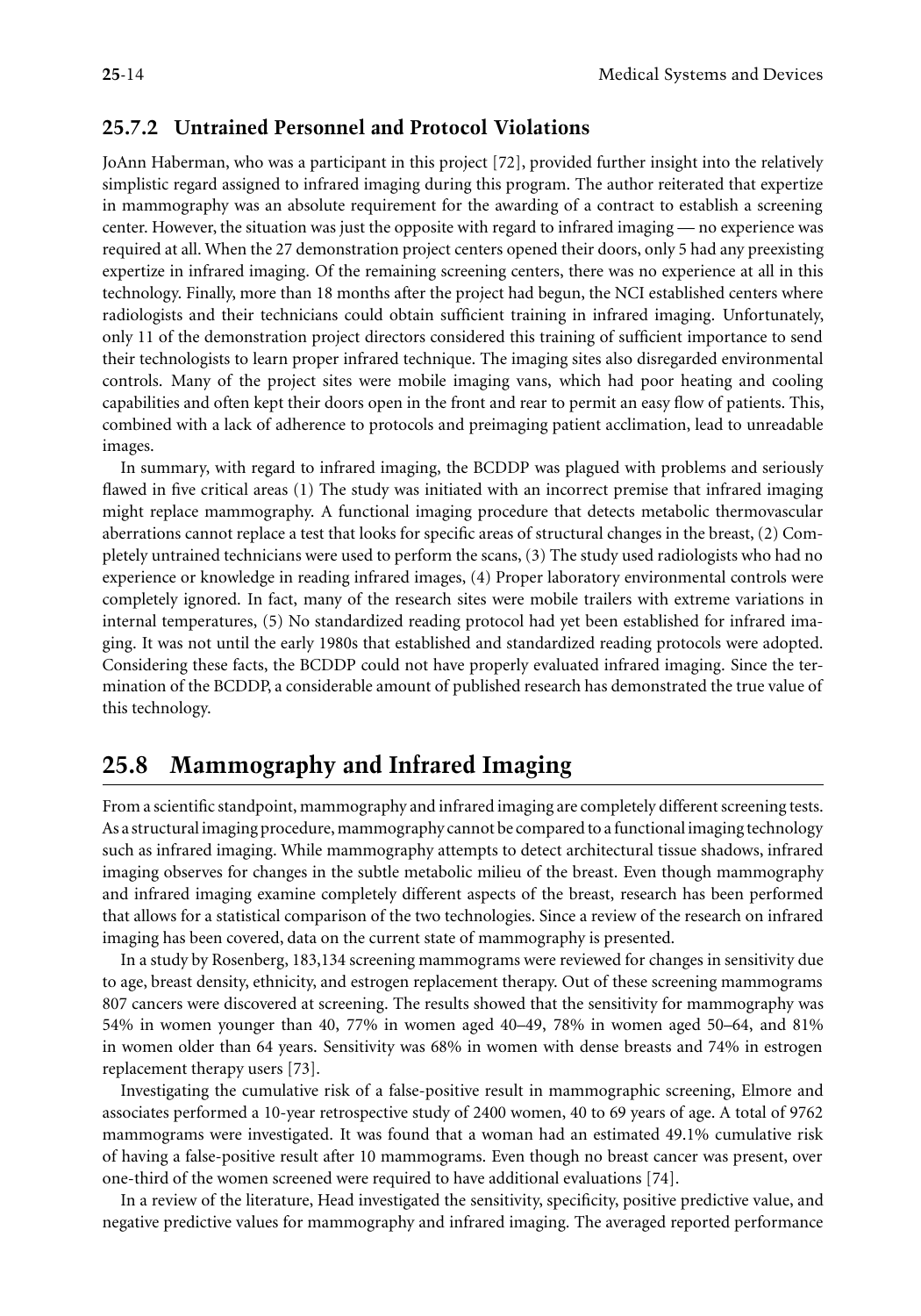for mammography was: 86% sensitivity, 79% specificity, 28% positive predictive value, and 92% negative predictive value. For infrared imaging the averaged performance was: 86% sensitivity, 89% specificity, 23% positive predictive value, and 99.4% negative predictive value [75].

Keyserlingk and associates published a retrospective study reviewing the relative ability of clinical examinations, mammography, and infrared imaging to detect 100 new cases of ductal carcinoma *in situ*, stage I and 2 breast cancers. Results from the study found that the sensitivity for clinical examination alone was 61%, mammography alone was 66%, and infrared imaging alone was 83%. When suspicious and equivocal mammograms were combined the sensitivity was increased to 85%. A sensitivity of 95% was found when suspicious and equivocal mammograms were combined with abnormal infrared images. However, when clinical examination, mammography, and infrared images were combined a sensitivity of 98% was reached 76].

From a review of the cumulative literature database, it can be found that the average sensitivity and specificity for mammography is 80 and 79% respectively for women over the age of 50 [77–79]. A significant decrease in sensitivity and specificity is seen in women below this age. This same research also shows that mammography routinely misses interval cancers (cancers that form between screening exams) [80], which may be detected by infrared imaging. Taking into consideration all the available data, mammography leaves much to be desired as the current gold standard for breast cancer screening. As a stand alone screening procedure, it is suggested that mammography may not be the best choice. In the same light, infrared imaging should also not be used alone as a screening test. The two technologies are of a complimentary nature. Neither used alone are sufficient, but when combined each builds on the deficiencies of the other. In reviewing the literature it seems evident that a multimodal approach to breast cancer screening would serve women best. A combination of clinical examination, mammography, and infrared imaging would provide the greatest potential for breast conservation and survival.

### **25.9 Current Status of Breast Cancer Detection**

Current first-line breast cancer detection strategy still depends essentially on clinical examination and mammography. The limitations of the former, with its reported sensitivity rate often below 65% [76,81] is well-recognized, and even the proposed value of self-breast examination is being contested [82]. While mammography is accepted as the most cost-effective imaging modality, its contribution continues to be challenged with persistent false-negative rates ranging up to 30% [73,83,84]; with decreasing sensitivity in younger patients and those on estrogen replacement therapy [73,85]. In addition, there is recent data suggesting that denser and less informative mammography images are precisely those associated with an increased cancer risk [86]. Echoing some of the shortcomings of the BCDDP concerning their study design and infrared imaging, Moskowitz indicated that mammography is also not a procedure to be performed by the inexperienced technician or radiologist [87].

With the current emphasis on earlier detection, there is now renewed interest in the parallel development of complimentary imaging techniques that can also exploit the precocious metabolic, immunological, and vascular changes associated with early tumor growth. While promising, techniques such as scintimammography [88], doppler ultrasound [89], and MRI [90] are associated with a number of disadvantages that include exam duration, limited accessibility, need of intravenous access, patient discomfort, restricted imaging area, difficult interpretation, and limited availability of the technology. Like ultrasound, they are more suited to use as second-line options to pursue the already abnormal screening evaluations. While practical, this stepwise approach currently results in the nonrecognition, and thus delayed utilization of second-line technology in approximately 10% of established breast cancers [87]. This is consistent with a study published by Keyserlingk [76].

As an addition to the breast health screening process, infrared imaging has a significant role to play. Owing to infrared imaging's unique ability to image the metabolic aspects of the breast, extremely early warning signals (up to 10 years before any other detection method) have been observed in long-term studies. It is for this reason that an abnormal infrared image is the single most important marker of high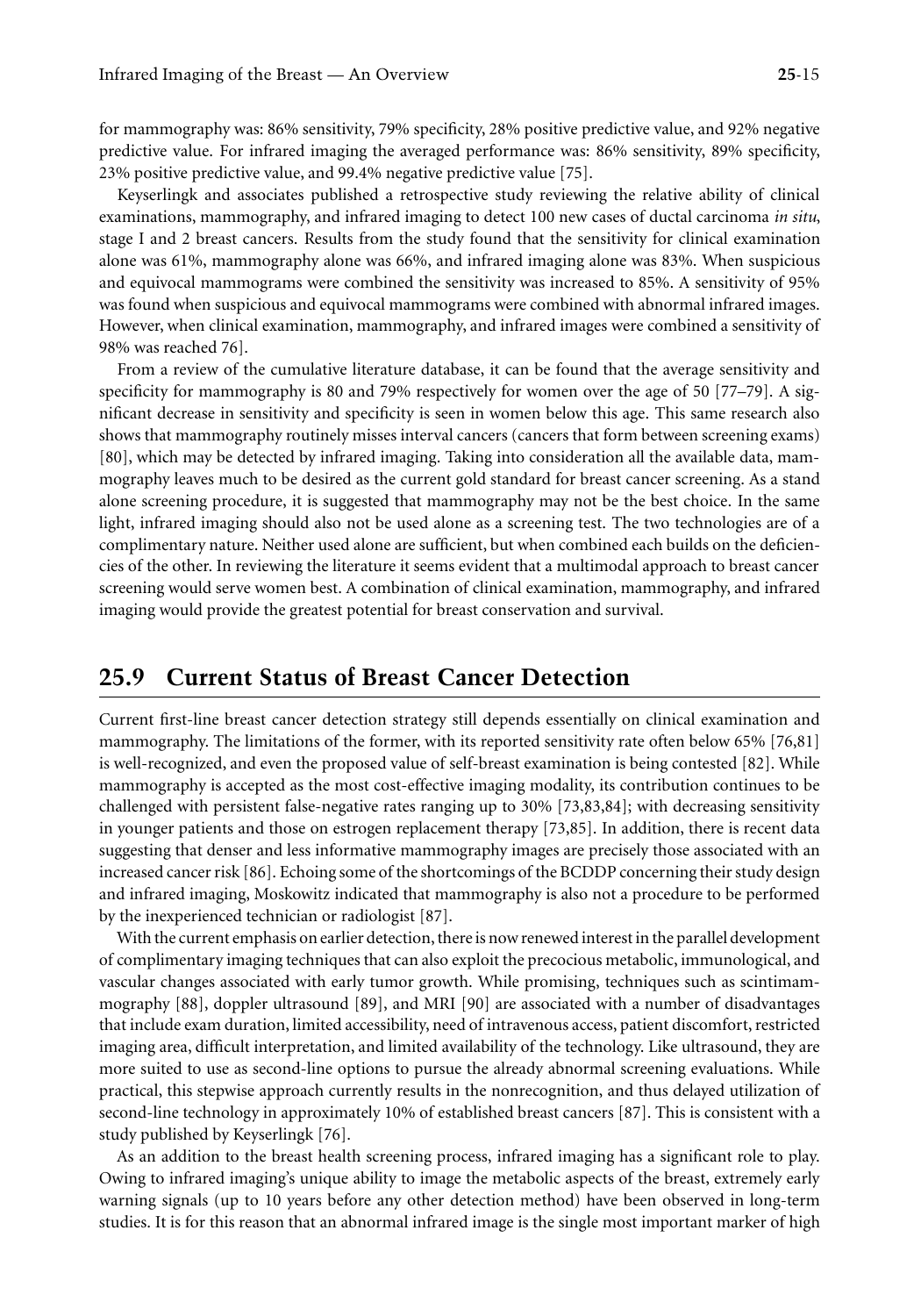risk for the existence of or future development of breast cancer. This, combined with the proven sensitivity, specificity, and prognostic value of the technology, places infrared imaging as one of the major frontline methods of breast cancer screening.

# **25.10 Future Advancements in Infrared Imaging**

Modern high-resolution uncooled focal plane array cameras coupled with high speed computers running sophisticated image analysis software are commonplace in today's top infrared imaging centers. However, research in this field continues to produce technological advancements in image acquisition and digital processing.

Research is currently underway investigating the possible subtle alterations in the blood supply of the breast during the earliest stages of malignancy. Evidence suggests that there may be a normal vasomotor oscillation frequency in the arterial structures of the human body. It is theorized that there may be disturbances to the normal vascular oscillatory rate when a malignancy is forming. Research using infrared detection systems capturing 200 frames per second with a sensitivity of 0.009 of a degree centigrade may be able to monitor alterations in this vasomotor frequency band.

Another unique methodology is investigating the possibility of using infrared emission data to extrapolate depth and location of a metabolic heat source within the body. In the case of cancer, the increased tissue metabolism resulting from rapid cellular multiplication and growth generates heat. With this new approach in infrared detection, it is theorized that an analysis based on an analogy to electrical circuit theory — termed the thermal-electric analog — may possibly be used to determine the depth and location of the heat source.

New breast cancer treatments are also exploring methods of targeting the angiogenic process. Due to a tumor's dependence on a constant blood supply to maintain growth, antiangiogenesis therapy is becoming one of the most promising therapeutic strategies and has been found to be pivotal in the new paradigm for consideration of breast cancer development and treatment [91]. The future may see infrared imaging and antiangiogenesis therapy combined as the state of the art in the biological assessment and treatment of breast cancer.

These and other new methodologies in medical infrared imaging are being investigated and may prove to be significant advancements. However, a great deal of research will need to be performed before new technologies can be adopted for medical use.

# **25.11 Conclusion**

The large patient populations and long survey periods in many of the above clinical studies yield a high significance to the various statistical data obtained. This is especially true for the contribution of infrared imaging to early cancer diagnosis, as an invaluable marker of high-risk populations, and in therapeutic decision making.

Currently available high-resolution digital infrared imaging technology benefits greatly from enhanced image production, computerized image processing and analysis, and standardized image interpretation protocols. Over 40 years of research and 800 indexed papers encompassing well over 300,000 women participants has demonstrated infrared imaging's abilities in the early detection of breast cancer. Infrared imaging has distinguished itself as the earliest detection technology for breast cancer. It has the ability to signal an alarm that a cancer may be forming up to 10 years before any other procedure can detect it. In 7 out of 10 cases, infrared imaging will detect signs of a cancer before it is seen on a mammogram. Clinical trials have also shown that infrared imaging significantly augments the long-term survival rates of its recipients by as much as 61%. And when used as part of a multimodal approach (clinical examination, mammography, and infrared imaging) 95% of all early stage cancers will be detected. Ongoing research into the thermal characteristics of breast pathologies will continue to investigate the relationships between neoangiogenesis, chemical mediators, and the neoplastic process.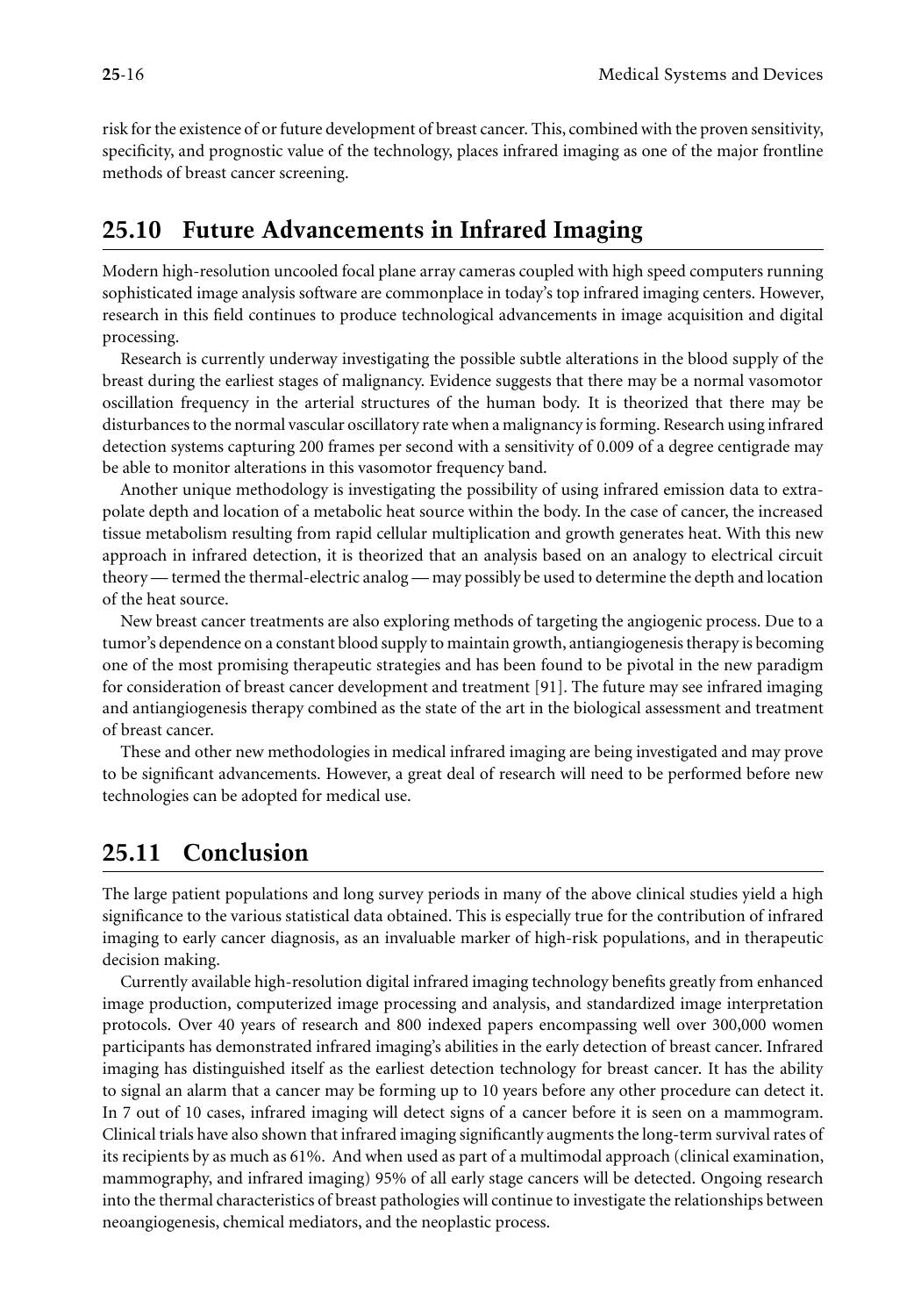It is unfortunate, but many clinicians still hesitate to consider infrared imaging as a useful tool in spite of the considerable research database, steady improvements in both infrared technology and image analysis, and continued efforts on the part of the infrared imaging societies. This attitude may be due in part to the average clinician's unfamiliarity with the physical and biological basis of infrared imaging. The other methods of cancer investigations refer directly to topics of medical teaching. For instance, radiography and ultrasonography refer to structural anatomy. Infrared imaging, however, is based on thermodynamics and thermokinetics, which are unfamiliar to most clinicians; though man is experiencing heat production and exchange in every situation he undergoes or creates.

Considering the contribution that infrared imaging has demonstrated thus far in the field of early breast cancer detection, all possibilities should be considered for promoting further technical, biological, and clinical research along with the incorporation of the technology into common clinical use.

#### **References**

- [1] Adams, F., *The Genuine Works of Hippocrates*, Williams and Wilkins, Baltimore, 1939.
- [2] Lawson, R.N., Implications of surface temperatures in the diagnosis of breast cancer. *Can. Med. Assoc. J.*, 75, 309, 1956.
- [3] Lawson, R.N., Thermography a new tool in the investigation of breast lesions. *Can. Serv. Med.*, 13, 517, 1957.
- [4] Lawson, R.N., A new infrared imaging device. *Ca. Med. Assoc. J.*, 79, 402, 1958.
- [5] Archer, F. and Gros, C., Classification thermographique des cancers mammaries. *Bulletin du Cancer*, 58, 351, 1971.
- [6] Amalu,W., et al., Standards and protocols in clinical thermographic imaging. *International Academy of Clinical Thermology*, September 2002.
- [7] Kurbitz, G., Design criteria for radiometric thermal-imaging devices, in *Thermological Methods*, VCH mbH, pp. 94–100, 1985.
- [8] Houdas, Y. and Ring E.F.J., Models of thermoregulation, in *Human Temperature: Its Measurement and Regulation*, Plenum Press, New York, pp. 136–141.
- [9] Flesch, U., Physics of skin-surface temperature, in *Thermological Methods*, VCH mbH, pp. 21–33, 1985.
- [10] Anbar M., *Quantitative Dynamic Telethermometry in Medical Diagnosis and Management*, CRC Press, Florida, p. 106, 1994.
- [11] Anbar, M., Potential artifacts in infrared thermographic measurements. *Thermology*, 3, 273, 1991.
- [12] Friedrich, K. (Optic research laboratory, Carl Zeiss West Germany), Assessment criteria for infrared thermography systems. *Acta Thermographica*, 5, 68–72.
- [13] Engel, J.M., Thermography in locomotor diseases. *Acta Thermographica*, 5, 11–13.
- [14] Cuthbertson, G.M., The development of IR imaging in the United Kingdom, in *The Thermal Image in Medicine and Biology*, Uhlen-Verlag, Wien, pp. 21–32, 1995.
- [15] Amalu,W., The validity of the thermoregulatory stress test in infrared imaging of the breast, presented at the 31st annual symposium of the American Academy of Thermology, Auburn University, Alabama, 2004.
- [16] Gautherie, M., Kotewicz, A. and Gueblez, P., Accurate and objective evaluation of breastthermograms: Basic principles and new advances with special reference to an improved computer-assisted scoring system, in *Thermal assessment of Breast Health*, MTP Press Limited, pp. 72–97, 1983.
- [17] Hobbins, W.B., Abnormal Thermogram Significance in Breast Cancer. *Interamer. J. of Rad.*, 12, 337, 1987.
- [18] Gautherie, M., New protocol for the evaluation of breast thermograms, in *Thermological Methods*, VCH mbH, pp. 227–235, 1985.
- [19] Lawson, R.N. and Chughtai, M.S., Breast cancer and body temperatures. *Can. Med. Assoc. J.*, 88, 68, 1963.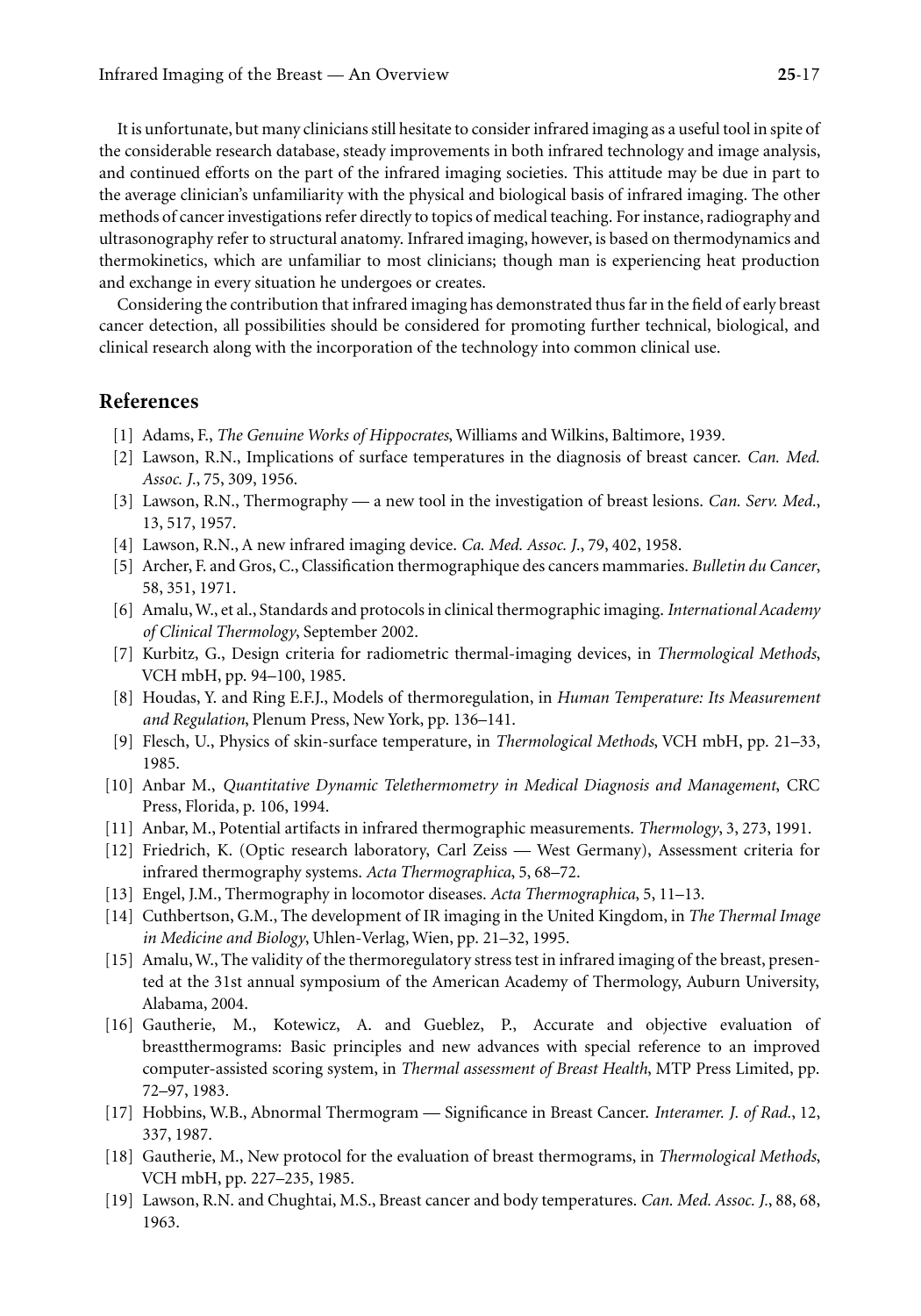- [20] Head, J.F., Wang, F. and Elliott, R.L., Breast thermography is a noninvasive prognostic procedure that predicts tumor growth rate in breast cancer patients. *Ann. N.Y. Acad. Sci.*, 698, 153, 1993.
- [21] Sterns, E.E., Zee, B., Sen Gupta, J. and Saunders, F.W., Thermography: Its relation to pathologic characteristics, vascularity, proliferative rate and survival of patients with invasive ductal carcinoma of the breast. *Cancer*, 77, 1324, 1996.
- [22] Head, J.F. and Elliott, R.L., Breast Thermography. *Cancer*, 79, 186, 1995.
- [23] Anbar M., in *Quantitative Dynamic Telethermometry in Medical Diagnosis and Management*, CRC Press, pp. 84–94, 1994.
- [24] Rodenberg, D.A., Chaet, M.S., Bass, R.C., et al., Nitric oxide: An overview. *Am. J. Surg.* 170, 292, 1995.
- [25] Thomsen, L.L., Miles, D.W., Happerfield, L., et al., Nitric oxide synthase activity in human breast cancer. *Br. J. Cancer*, 72, 41, 1995.
- [26] Guidi, A.J. and Schnitt, S.J., Angiogenesis in pre-invasive lesions of the breast. *The Breast Journal* , 2, 364, 1996.
- [27] Gamagami, P., Indirect signs of breast cancer: Angiogenesis study, in *Atlas of Mammography*, Blackwell Science, Cambridge, Mass., pp. 231–26, 1996.
- [28] Love, T., Thermography as an indicator of blood perfusion. *Proc. N.Y. Acad. Sci. J.*, 335, 429, 1980.
- [29] Chato, J., Measurement of thermal properties of growing tumors. *Proc. N.Y. Acad. Sci.*, 335, 67, 1980.
- [30] Draper, J., Skin temperature distribution over veins and tumors. *Phys. Med. Biol.*, 16, 645, 1971.
- [31] Jain, R. and Gullino, P., Thermal characteristics of tumors: Applications in detection and treatment. *Ann. N.Y. Acad. Sci.*, 335, 1, 1980.
- [32] Gautherie, M., Thermopathology of breast cancer; measurement and analysis of *in vivo* temperature and blood flow. *Ann. N.Y. Acad. Sci.*, 365, 383, 1980.
- [33] Gautherie, M., Thermobiological assessment of benign and malignant breast diseases. *Am. J. Obstet. Gynecol.*, 147, 861, 1983.
- [34] Gamigami, P., *Atlas of Mammography: New Early Signs in Breast Cancer*, Blackwell Science, 1996.
- [35] Gershen-Cohen, J., Haberman, J. and Brueschke, E., Medical thermography: A summary of current status. *Radiol. Clin. North Am.*, 3, 403, 1965.
- [36] Haberman, J., The present status of mammary thermography. *CA: A Cancer Journal for Clinicians*, 18, 314,1968.
- [37] Hoffman, R., Thermography in the detection of breast malignancy. *Am. J. Obstet. Gynecol.*, 98, 681, 1967.
- [38] Stark, A. and Way, S., The screening of well women for the early detection of breast cancer using clinical examination with thermography and mammography. *Cancer*, 33, 1671, 1974.
- [39] Amalric, D., et al., Value and interest of dynamic telethermography in detection of breast cancer. *Acta Thermographica*, 1, 89–96.
- [40] Hobbins,W., Mass breast cancer screening. *Proceedings, Third International Symposium on Detection and Prevention of Breast Cancer*, New York, NY, 637, 1976.
- [41] Isard, H.J., Becker, W., Shilo, R., et al., Breast thermography after four years and 10,000 studies. *Am. J. Roentgenol.*, 115, 811, 1972.
- [42] Spitalier, H., Giraud, D., et al., Does infrared thermography truly have a role in present-day breast cancer management? *Biomedical Thermology*, Alan R. Liss, New York, NY, 269–278, 1982.
- [43] Moskowitz, M., Milbrath, J., Gartside, P., et al., Lack of efficacy of thermography as a screening tool for minimal and stage I breast cancer. *N. Engl. J. Med.*, 295, 249, 1976.
- [44] Threatt, B., Norbeck, J.M., Ullman, N.S., et al., Thermography and breast cancer: An analysis of a blind reading. *Ann. N.Y. Acad. Sci.*, 335, 501,1980.
- [45] Haberman, J., Francis, J. and Love, T., Screening a rural population for breast cancer using thermography and physical examination techniques. *Ann. N.Y. Acad. Sci.* , 335, 492, 1980.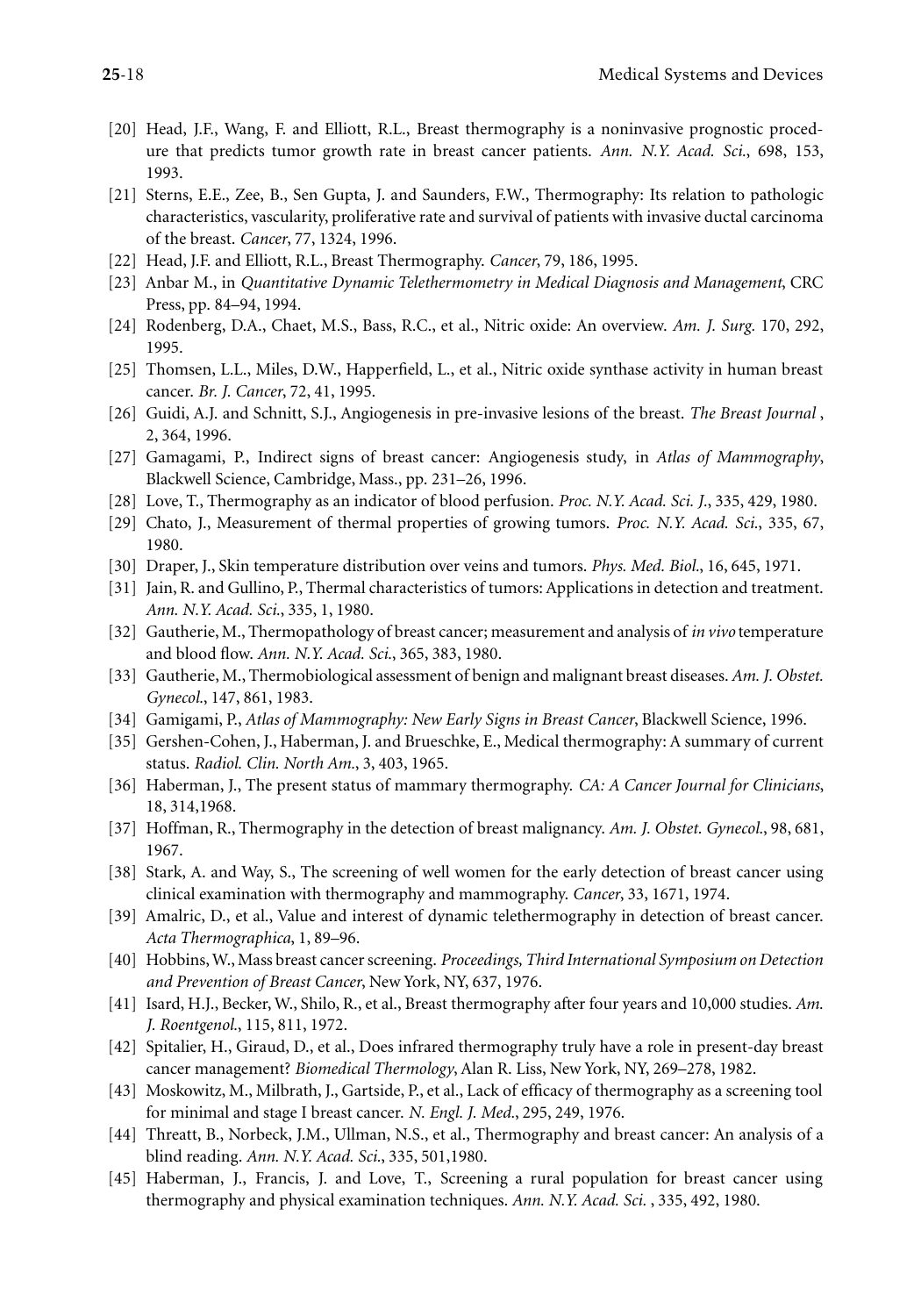- [46] Sciarra, J., Breast cancer: Strategies for early detection, in *Thermal Assessment of Breast Health (Proceedings of the International Conference on Thermal Assessment of Breast Health)*, MTP Press LTD, pp. 117–129, 1983.
- [47] Gautherie, M., Thermobiological assessment of benign and malignant breast diseases. *Am. J. Obstet. Gynecol.*, 147, 861, 1983.
- [48] Louis, K., Walter, J. and Gautherie, M., Long-term assessment of breast cancer risk by thermal imaging, in *Biomedical Thermology*, Alan R. Liss Inc., pp. 279–301, 1982.
- [49] Gros, C. and Gautherie, M., Breast thermography and cancer risk prediction. *Cancer* , 45, 51, 1980.
- [50] Jones, C.H., Thermography of the female breast, in *Diagnosis of Breast Disease*, C.A. Parsons (Ed.), University Park Press, Baltimore, pp. 214–234, 1983.
- [51] Useki, H., Evaluation of the thermographic diagnosis of breast disease: Relation of thermographic findings and pathologic findings of cancer growth. *Nippon Gan Chiryo Gakkai Shi*, 23, 2687, 1988.
- [52] Parisky, Y.R., Sardi, A., et al., Efficacy of computerized infrared imaging analysis to evaluate mammographically suspicious lesions. *AJR*, 180, 263, 2003.
- [53] Nyirjesy, I., Ayme, Y., et al., Clinical evaluation, mammography, and thermography in the diagnosis of breast carcinoma. *Thermology*, 1, 170, 1986.
- [54] Thomassin, L., Giraud, D., et al., Detection of subclinical breast cancers by infrared thermography, *in Recent Advances in Medical Thermology (Proceedings of the Third International Congress of Thermology)*, Plenum Press, New York, NY, pp. 575–579, 1984.
- [55] Amalric, R., Gautherie, M., Hobbins, W. and Stark, A., The future of women with an isolated abnormal infrared thermogram. *La Nouvelle Presse Medicale*, 10, 3153, 1981.
- [56] Gautherie, M. and Gros, C., Contribution of infrared thermography to early diagnosis, pretherapeutic prognosis, and post-irradiation follow-up of breast carcinomas. Laboratory of Electroradiology, Faculty of Medicine, Louis Pasteur University, Strasbourg, France, 1976.
- [57] Hobbins, W., Significance of an "isolated" abnormal thermogram. *La Nouvelle Presse Medicale*, 10, 3155, 1981.
- [58] Hobbins, W., Thermography, highest risk marker in breast cancer. *Proceedings of the Gynecological Society for the Study of Breast Disease*, 267–282, 1977.
- [59] Gauthrie, M., Improved system for the objective evaluation of breast thermograms, in *Biomedical Thermology*. Alan R. Liss, Inc., New York, NY, pp. 897–905, 1982.
- [60] Amalric, R., Giraud, D., et al., Combined diagnosis of small breast cancer. *Acta Thermographica*, 1984.
- [61] Spitalier, J., Amalric, D., et al., The Importance of infrared thermography in the early suspicion and detection of minimal breast cancer, *in Thermal Assessment of Breast Health*, MTP Press Ltd., pp. 173–179, 1983.
- [62] Gautherie, M., et al., Thermobiological assessment of benign and malignant breast diseases. *Am. J. Obstet. Gynecol.*, 147, 861, 1983.
- [63] Jay, E. and Karpman, H., Computerized breast thermography, in *Thermal Assessment of Breast Health*, MTP Press Ltd., pp. 98–109, 1983.
- [64] Dilhuydy, M.H., et al., The importance of thermography in the prognostic evaluation of breast cancers. *Acta Thermographica*, 130–136.
- [65] Amalric, D., et al., Value and interest of dynamic telethermography in detection of breast cancer. *Acta Thermographica*, 89–96.
- [66] Fournier, V.D., Kubli, F., et al., Infrared thermography and breast cancer doubling time. *Acta Thermographica*, 107–11.
- [67] Gros, D., Gautherie, M. and Warter, F., Thermographic prognosis of treated breast cancers. *Acta Thermographica*, 11–14.
- [68] Keyserlingk, J.R., Ahlgren P.D., et al., Preliminary evaluation of high resolution functional infrared imaging to monitor pre-operative chemohormonotherapy-induced changes in neo-angiogenesis